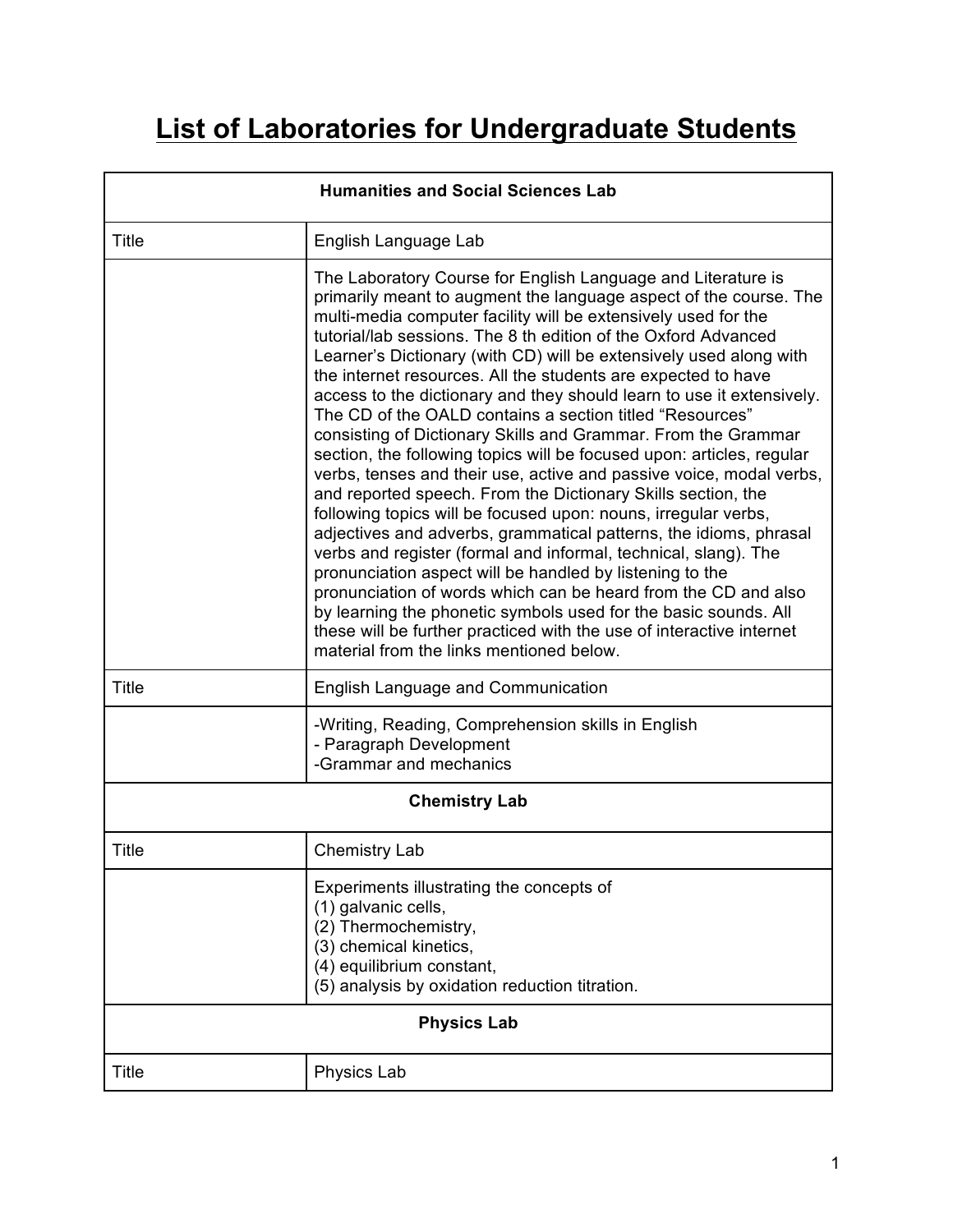|              | Determination of gravitational constant (g)<br>Effect of magnetic field on materials (Hall Effect and Universal BH<br>Curve Tracer)<br>Frank Hertz Experiment.<br>LCR Circuit, and Thermal & Electric Conductivity<br>Kundt's Tube<br>Fresnel's Bi-prism<br><b>Grating Spectrometer</b><br>Hydrogen Spectrum<br>Specific Charge of Electron (e/m)<br>Newton's Rings                                                                                                                                                                                                                                                                                 |
|--------------|-----------------------------------------------------------------------------------------------------------------------------------------------------------------------------------------------------------------------------------------------------------------------------------------------------------------------------------------------------------------------------------------------------------------------------------------------------------------------------------------------------------------------------------------------------------------------------------------------------------------------------------------------------|
|              | <b>Computer Science and Engineering Lab</b>                                                                                                                                                                                                                                                                                                                                                                                                                                                                                                                                                                                                         |
| <b>Title</b> | <b>Computer Programming Laboratory</b>                                                                                                                                                                                                                                                                                                                                                                                                                                                                                                                                                                                                              |
|              | Students would be made to work through programming<br>assignments on the following topics in C++:<br>1) Data types<br>2) Control Statements<br>3) Functions<br>4) Pointers and Arrays<br>5) Dynamic Memory Allocation<br>6) Classes and Objects<br>7) Constructors and Destructors<br>8) Operator Overloading<br>9) Inheritance<br>10) Virtual Functions<br>11) File Handling and I/O Operations                                                                                                                                                                                                                                                    |
| <b>Title</b> | Data Structures and Algorithms Lab                                                                                                                                                                                                                                                                                                                                                                                                                                                                                                                                                                                                                  |
|              | Experiments and assignments based on creating and manipulating<br>various data structures.                                                                                                                                                                                                                                                                                                                                                                                                                                                                                                                                                          |
| Title        | Design and Analysis of Algorithms Laboratory                                                                                                                                                                                                                                                                                                                                                                                                                                                                                                                                                                                                        |
|              | * Runtime analysis of different sorting algorithms and linked lists in<br>best-case, worst-case, and average-case.<br>* Implementation and analysis of algorithms based upon following<br>design techniques:<br>a) Divide and Conquer Strategy (Closest Pair of Points, Integer<br>Multiplication, Matrix Multiplication, Fast Fourier Transform etc.).<br>b) Greedy Strategy (Interval Partitioning, Dijkstra's Algorithm,<br>Minimum Spanning Tree etc.).<br>c) Dynamic Programming Strategy (Weighted Interval Scheduling,<br>Sequence Alignment, Bellman-Ford Algorithm etc.).<br>* Implementation of algorithms related to Network Flows (Max- |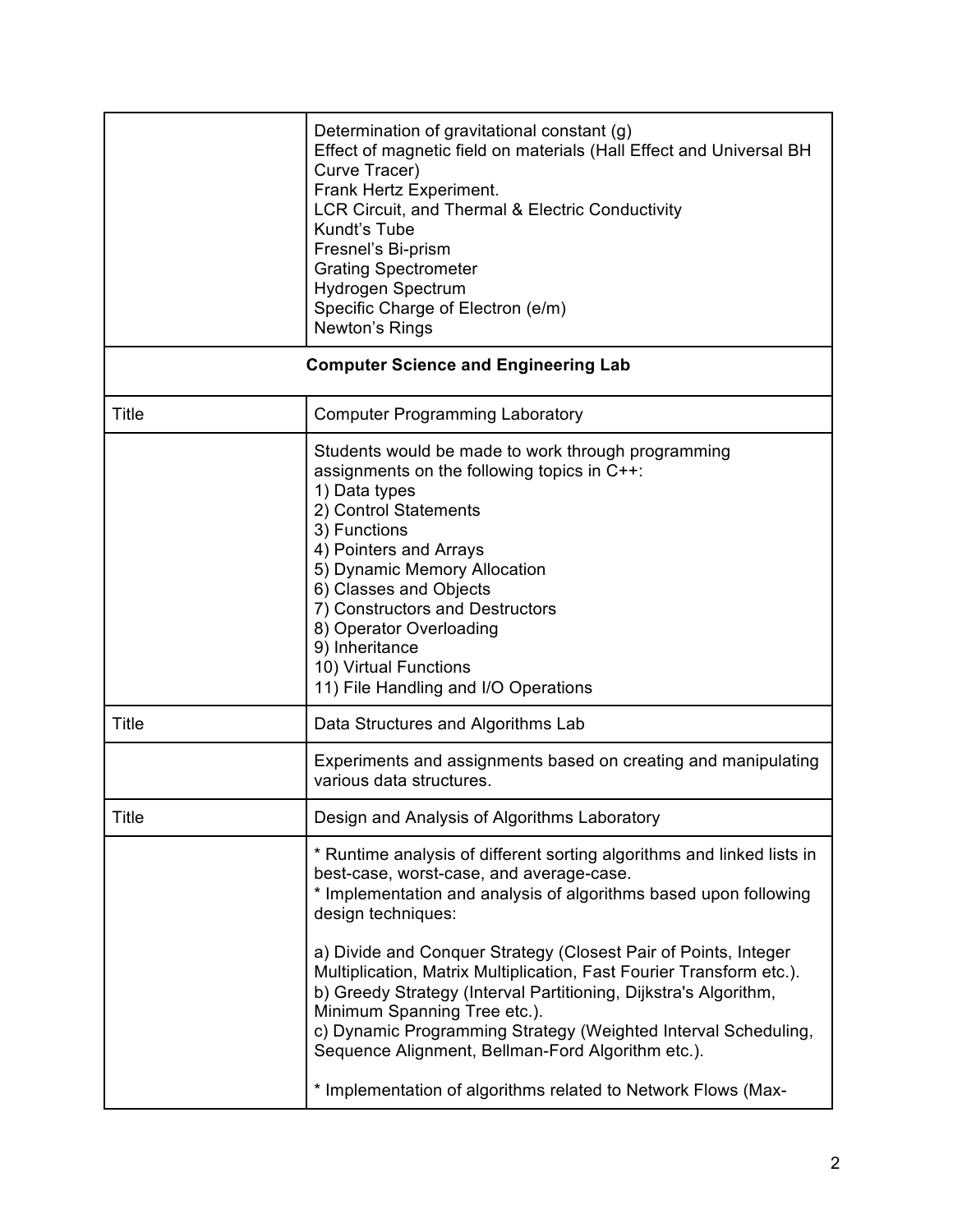|              | Flow, Min-Cut, Ford-Fulkerson Algorithm etc.).                                                                                                                                                                                                                                                                                                                                                                                                                                                                                                                                                                                                                                                                                                                                                                                                                                     |
|--------------|------------------------------------------------------------------------------------------------------------------------------------------------------------------------------------------------------------------------------------------------------------------------------------------------------------------------------------------------------------------------------------------------------------------------------------------------------------------------------------------------------------------------------------------------------------------------------------------------------------------------------------------------------------------------------------------------------------------------------------------------------------------------------------------------------------------------------------------------------------------------------------|
|              | * Implementation of algorithms for different Problem Classes<br>(Intractability).                                                                                                                                                                                                                                                                                                                                                                                                                                                                                                                                                                                                                                                                                                                                                                                                  |
| <b>Title</b> | Abstractions and Paradigms for Programming Lab                                                                                                                                                                                                                                                                                                                                                                                                                                                                                                                                                                                                                                                                                                                                                                                                                                     |
|              | 1. Functional Programming Basics using Scheme: Expressions,<br>Naming, Combinations, Procedures, Conditions.<br>2. Recursion: Procedure v/s Process; Recursive v/s Iterative<br>3. Scheme: Higher-Order procedures, let, lambda; Procedures as<br>Arguments, General Methods.<br>4. Lists: Basic Operations using Lists in Scheme<br>5. Matrix Manipulation in Scheme<br>6. Tags & Multiple Representations in Scheme<br>7. Object-Oriented Programming: Classes, Objects using Java<br>8. Inheritance, Polymorphism, Message Passing in Java<br>9. Concurrent Programming: Creating Thread, Use Different<br><b>Functions Related Thread in Java</b><br>10. Thread Synchronization & Producer Consumer Problems in<br>Java<br>11. Logic Programming using Prolog: Domain Variables,<br>Specification of Constraints, Solution Space.<br>12. Imperative Programs, Loop Invariants. |
| <b>Title</b> | Logic Design Lab                                                                                                                                                                                                                                                                                                                                                                                                                                                                                                                                                                                                                                                                                                                                                                                                                                                                   |
|              | Experiments with Logic Building Blocks using SSI/MSI,<br>Experiments on Design and/or use Minimization tools. Use of<br>VHDL and simulation in Logic Design. A small project on design<br>with the use of tools and MSI and/or PLDs. FPGA basics and<br>programming.                                                                                                                                                                                                                                                                                                                                                                                                                                                                                                                                                                                                               |
| <b>Title</b> | <b>Software Engineering Laboratory</b>                                                                                                                                                                                                                                                                                                                                                                                                                                                                                                                                                                                                                                                                                                                                                                                                                                             |
|              | Students would be made to go through and experience the various<br>phases of the Software Development Life Cycle by working on a<br>real project and sequentially working through the phases. The<br>Software Developments Phases include broadly:<br>1) Requirements Elicitation<br>2) Software Design<br>3) Software Development<br>4) Software Testing<br>5) Software Maintenance                                                                                                                                                                                                                                                                                                                                                                                                                                                                                               |
| <b>Title</b> | Database and Information Systems Lab                                                                                                                                                                                                                                                                                                                                                                                                                                                                                                                                                                                                                                                                                                                                                                                                                                               |
|              | Use of database systems supporting interactive SQL.<br>Two-tier client-server applications using JDBC or ODBC.<br>Three-tier web applications using Java servlets/JDBC or<br>equivalent.                                                                                                                                                                                                                                                                                                                                                                                                                                                                                                                                                                                                                                                                                           |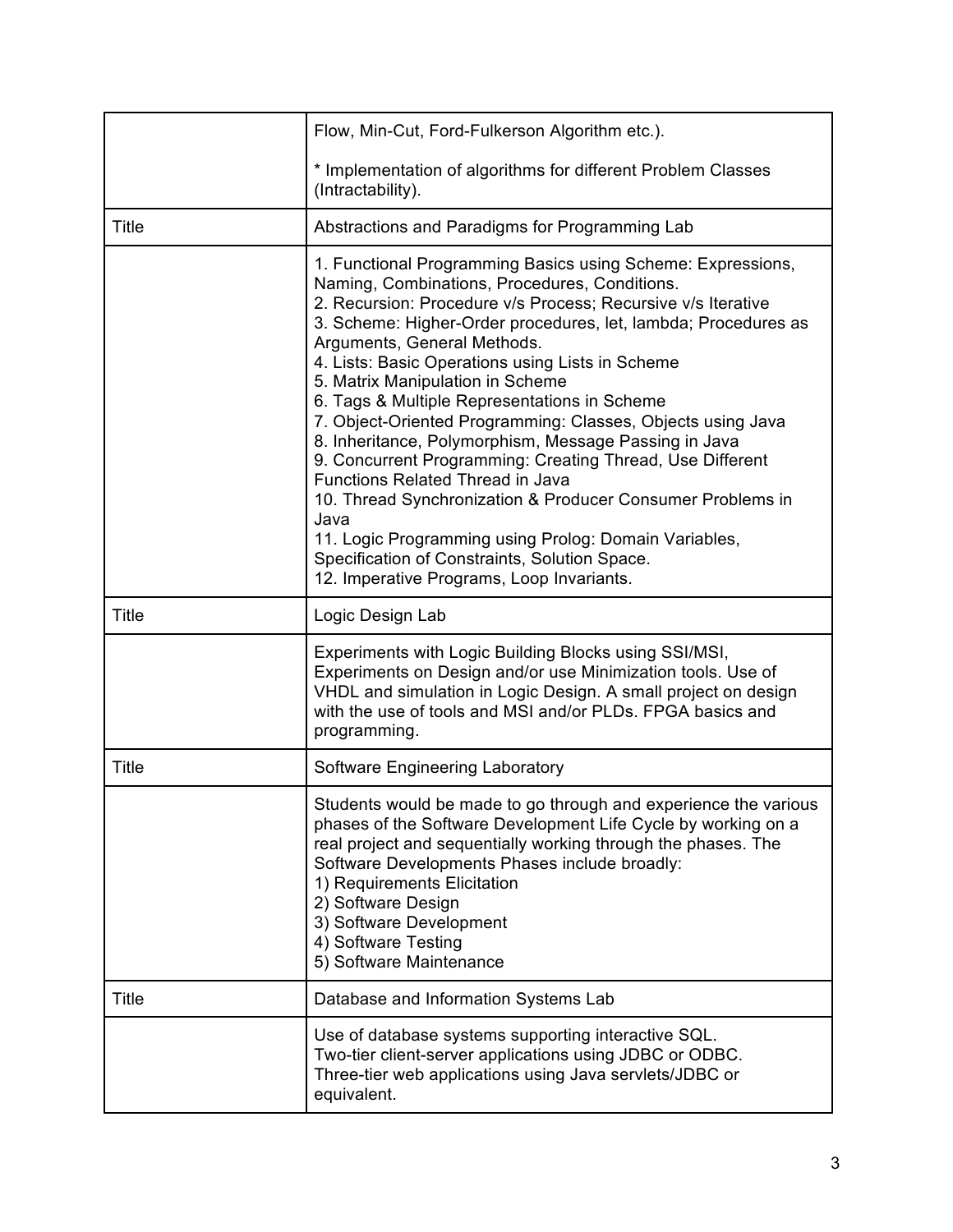|              | Design of applications and user interfaces using these systems.<br>Data analysis tools.<br>Laboratory project.                                                                                                                                                                                                                                                                                                                                                                                               |
|--------------|--------------------------------------------------------------------------------------------------------------------------------------------------------------------------------------------------------------------------------------------------------------------------------------------------------------------------------------------------------------------------------------------------------------------------------------------------------------------------------------------------------------|
| <b>Title</b> | <b>Computer Graphics and Visualization Lab</b>                                                                                                                                                                                                                                                                                                                                                                                                                                                               |
|              | Assignments based on of applications of computer graphics and<br>visualizations in the fields such as 3D-modeling of architectural and<br>mechanical design; Creating 3D games; Creating 3D models from<br>segmented volume data; Financial data visualization.                                                                                                                                                                                                                                              |
| <b>Title</b> | <b>Operating Systems Lab</b>                                                                                                                                                                                                                                                                                                                                                                                                                                                                                 |
|              | OS Programming prerequisites: Familiarities with IPC facilities, IPC<br>identifiers, IPC keys, Message queues and their internal and user<br>data structures, System calls related to IPC, Semaphore and<br>Shared memory. (06 hours ≈2 labs).                                                                                                                                                                                                                                                               |
|              | CPU scheduling: Simulation programs for long-term, short-term<br>and medium term schedulers, Simulation for the maintenance of<br>various scheduling queues such as ready, I/O, blocked etc.,<br>Implementations of different scheduling algorithms such as FCFS,<br>SJF, Priority scheduling (pre-emptive and Non preemptive), Round<br>robin, multilevel feedback queue scheduling and their performance<br>evaluations. (12 hours ≈4 labs).                                                               |
|              | Concurrent Processing and Concurrency Control: Simulation of<br>updating four processes PCBs with shared memory,<br>Implementation of interprocess communication using simulated<br>semaphore through i) shared memory, ii) synchronized producer-<br>consumer problem iii) pipes and message passing (asynchronous<br>and synchronous). Concurrence control with pipes socket for<br>iterative and concurrent servers (12 hours ≈4 labs).<br>File Systems Implementation: creating, removing, accessing and |
|              | protection and error handling of EXT2 FS, Registering the virtual<br>file system in Kernel, accessing superblock information. (06 hours<br>$\approx$ 2 labs)                                                                                                                                                                                                                                                                                                                                                 |
| <b>Title</b> | Computational Intelligence Lab                                                                                                                                                                                                                                                                                                                                                                                                                                                                               |
|              | Al programming: Prolog, LISP, Experiments to support the<br>associated theory course that demonstrate the different<br>applications of Neural, fuzzy, evolutionary and hybrid model;                                                                                                                                                                                                                                                                                                                         |
|              | Minor project based on real life applications such as Functional<br>approximation; Time-series prediction; Pattern recognition; Data                                                                                                                                                                                                                                                                                                                                                                         |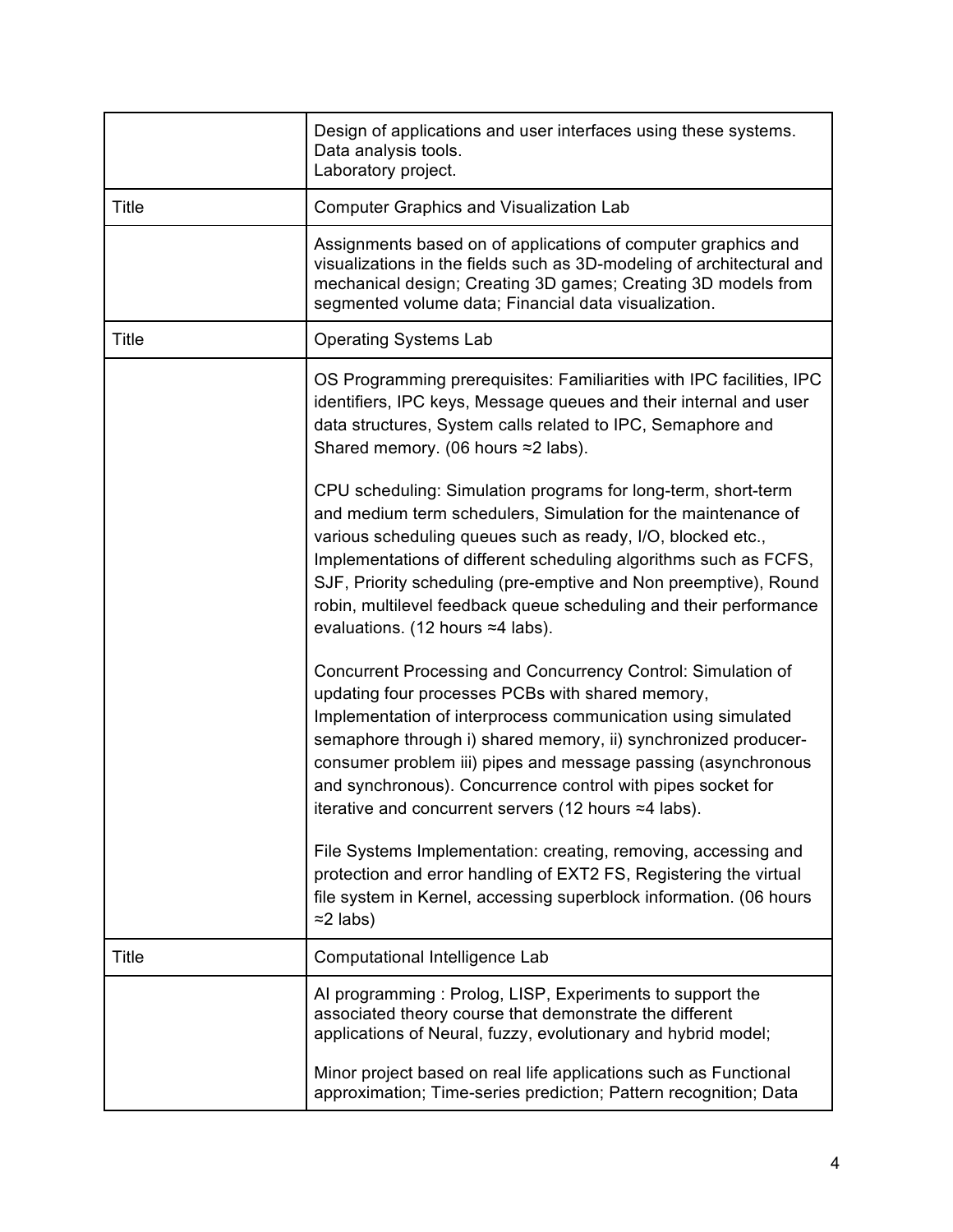|              | compression; Control applications, Optimization etc.                                                                                                                                                                                                                                                                                                                                                                                                                                                                                                                                                                                                                                                                                                                                                                                                                                                                                                           |
|--------------|----------------------------------------------------------------------------------------------------------------------------------------------------------------------------------------------------------------------------------------------------------------------------------------------------------------------------------------------------------------------------------------------------------------------------------------------------------------------------------------------------------------------------------------------------------------------------------------------------------------------------------------------------------------------------------------------------------------------------------------------------------------------------------------------------------------------------------------------------------------------------------------------------------------------------------------------------------------|
| <b>Title</b> | Computer Architecture Lab                                                                                                                                                                                                                                                                                                                                                                                                                                                                                                                                                                                                                                                                                                                                                                                                                                                                                                                                      |
|              | MIPS Programming through SIMPS: Familiarities with architecture<br>of RISC Computer R2000/R3000 proposed in MIPS Systems.<br>MIPS Assembly language programming for instruction formats,<br>addressing mechanism, microprogramming to transfer data<br>between register-register, memory-register and architectural<br>programming. (12 hours ≈4 labs)                                                                                                                                                                                                                                                                                                                                                                                                                                                                                                                                                                                                         |
|              | Architecture-Level Design with Verilog: Familiarize architecture-<br>level design and synthesis of different components in arithmetic<br>and logic unit. Verilog programming to design basic computing<br>units such as adder, multiplier, BCD converter, Comparator etc.<br>Experiment for datapath synthesis, connecting memory, buffer,<br>external ports and different components in an application specific<br>processing unit. (12 hours $\approx$ 4 labs)                                                                                                                                                                                                                                                                                                                                                                                                                                                                                               |
|              | Synthesis of a CPU Architecture: Familiarize the design aspects of<br>a CPU to realize the design in a FPGA kit. Designing a CPU with a<br>selected specification at architectural-level using Verilog, and<br>finally, realizing the architecture in a FPGA kit followed by testing<br>the correctness of the realization. (12 hours $\approx$ 4 labs)                                                                                                                                                                                                                                                                                                                                                                                                                                                                                                                                                                                                        |
| <b>Title</b> | <b>Computer Networks Lab</b>                                                                                                                                                                                                                                                                                                                                                                                                                                                                                                                                                                                                                                                                                                                                                                                                                                                                                                                                   |
|              | (a) Experimental study of application protocols such as HTTP,<br>FTP, SMTP, using network packet sniffers and analyzers such as<br>Wireshark.<br>(b) Socket programming - Small exercises in socket programming<br>in C/C++/Java.<br>(c) Experiments with packet sniffers to study the TCP protocol. 3-<br>way handshake for connection setup, timer behavior, congestion<br>control behavior.<br>(d) Introduction to ns3 (network simulator) and small simulation<br>exercises to study TCP behavior under different scenarios.<br>(e) Setting up a small IP network in ns3 - configure interfaces, IP<br>addresses and routing protocols to set up a small IP network.<br>Study dynamic behavior using packet sniffers.<br>(f) Experiments with ns3 to study behavior (especially performance<br>of link layer protocols such as Ethernet and 802.11 wireless LAN.<br>(g) Programming with pcap - small example with packet generator<br>using pacp library. |
| Title        | Optimization Algorithms and Techniques Lab                                                                                                                                                                                                                                                                                                                                                                                                                                                                                                                                                                                                                                                                                                                                                                                                                                                                                                                     |
|              | * Understanding of Matlab/ Scilab via implementation of Newton's                                                                                                                                                                                                                                                                                                                                                                                                                                                                                                                                                                                                                                                                                                                                                                                                                                                                                               |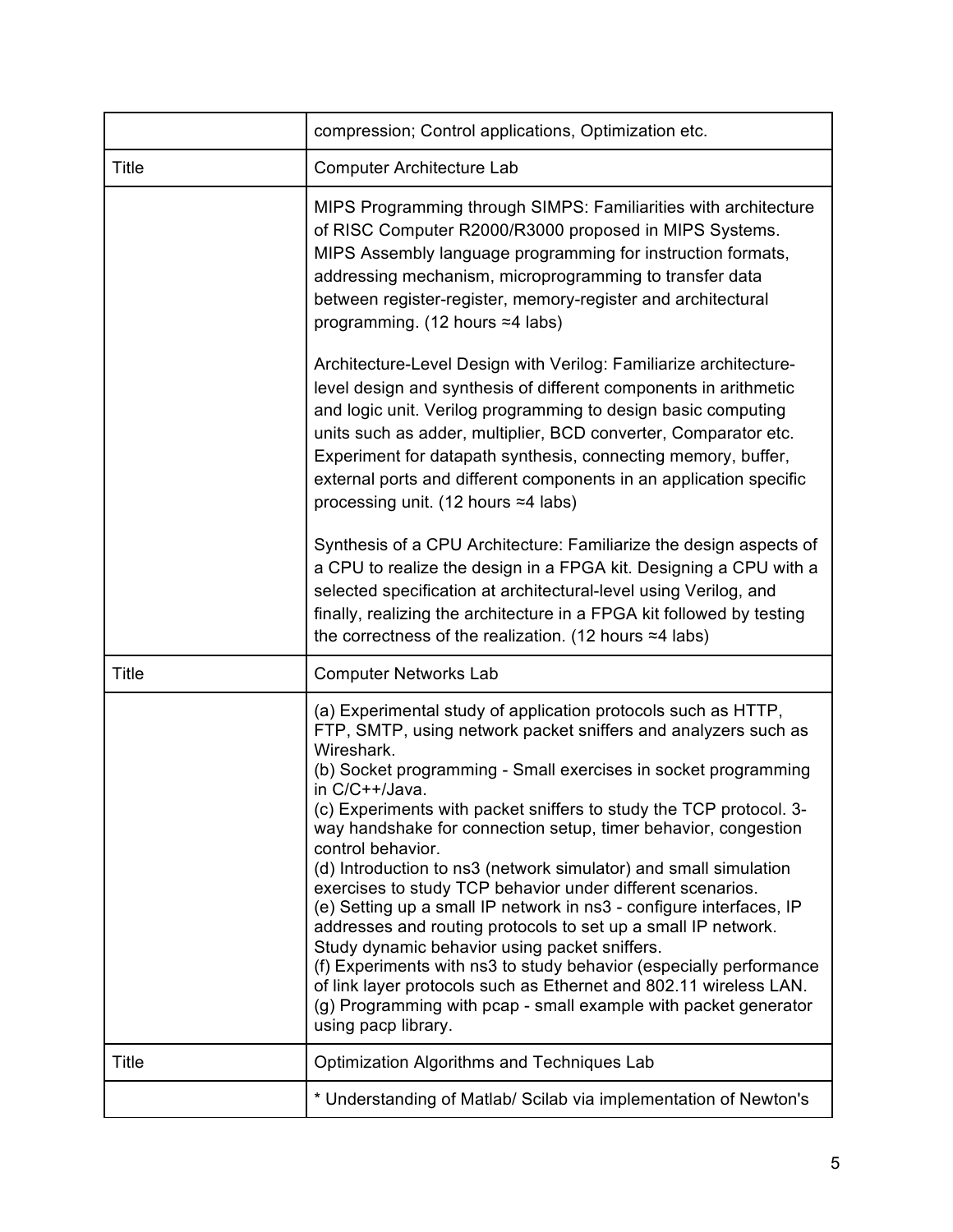|              | method for solving non-linear system of equations as well as<br>numerical integration.<br>* Analyzing convexity of functions numerically.<br>* Implementation and analysis of Multi-dimensional Unconstrained<br>Optimization algorithms (Steepest Descent, Newton, Gauss-<br>Newton, Quasi-Newton, Conjugate Gradients etc.).<br>* Implementation and analysis of One-dimensional Unconstrained<br>Optimization algorithms (Dichotomous, Quadratic Interpolation,<br>Cubic Interpolation etc.).<br>* Implementation and analysis of Simplex and Interior Point<br>Methods for Linear Program.<br>* Implementation and analysis of Sequential Quadratic Program for<br>solving general Constrained Optimization problem.                                                                                                                                                                                                                                            |
|--------------|---------------------------------------------------------------------------------------------------------------------------------------------------------------------------------------------------------------------------------------------------------------------------------------------------------------------------------------------------------------------------------------------------------------------------------------------------------------------------------------------------------------------------------------------------------------------------------------------------------------------------------------------------------------------------------------------------------------------------------------------------------------------------------------------------------------------------------------------------------------------------------------------------------------------------------------------------------------------|
| Title        | <b>Compiler Techniques Lab</b>                                                                                                                                                                                                                                                                                                                                                                                                                                                                                                                                                                                                                                                                                                                                                                                                                                                                                                                                      |
|              | Design and implementation of a compiler for a sufficiently rich<br>subset of a real programming language. The compiler will be<br>automatically generated through use of tools such as LEX, YACC<br>and IBURG.                                                                                                                                                                                                                                                                                                                                                                                                                                                                                                                                                                                                                                                                                                                                                      |
| <b>Title</b> | Soft Computing Lab                                                                                                                                                                                                                                                                                                                                                                                                                                                                                                                                                                                                                                                                                                                                                                                                                                                                                                                                                  |
|              | Experiments to support the associated theory course that<br>demonstrate the different applications of soft computing to<br>Optimization; Functional approximation; Time-series prediction;<br>Pattern recognition; Data compression; Control applications.                                                                                                                                                                                                                                                                                                                                                                                                                                                                                                                                                                                                                                                                                                          |
|              | <b>Electrical Engineering Lab</b>                                                                                                                                                                                                                                                                                                                                                                                                                                                                                                                                                                                                                                                                                                                                                                                                                                                                                                                                   |
| <b>Title</b> | Basic Electrical and Electronics Engineering Lab                                                                                                                                                                                                                                                                                                                                                                                                                                                                                                                                                                                                                                                                                                                                                                                                                                                                                                                    |
|              | 1. Familiarization with CRO and function generator<br>2. Characteristics of passive circuit elements (R,L,C)<br>3. Verification of network theorems<br>4. Time and frequency responses of RC, RLC circuits<br>5. Electronic components and their characteristics: Diode, Zener<br>Diode, Led, Photodetector, Microphone<br>6. Half-wave rectifier and full-wave rectifier (with and without<br>capacitive filter), Zener regulator and IC regulator.<br>7. Bipolar Junction Transistor (BJT) circuits to obtain some small<br>signal parameters of BJT.<br>8. Voltage amplifiers using operational amplifiers to measure and<br>analyze bias quantities (dc currents and voltages) and small-signal<br>gain of the given common-emitter amplifier circuit.<br>9. Wave shaping and waveform generation using op amps<br>10. Basic combinatorial circuits<br>11. Logic design using multiplexers and basic sequential circuits<br>12. Synchronous and ripple counters |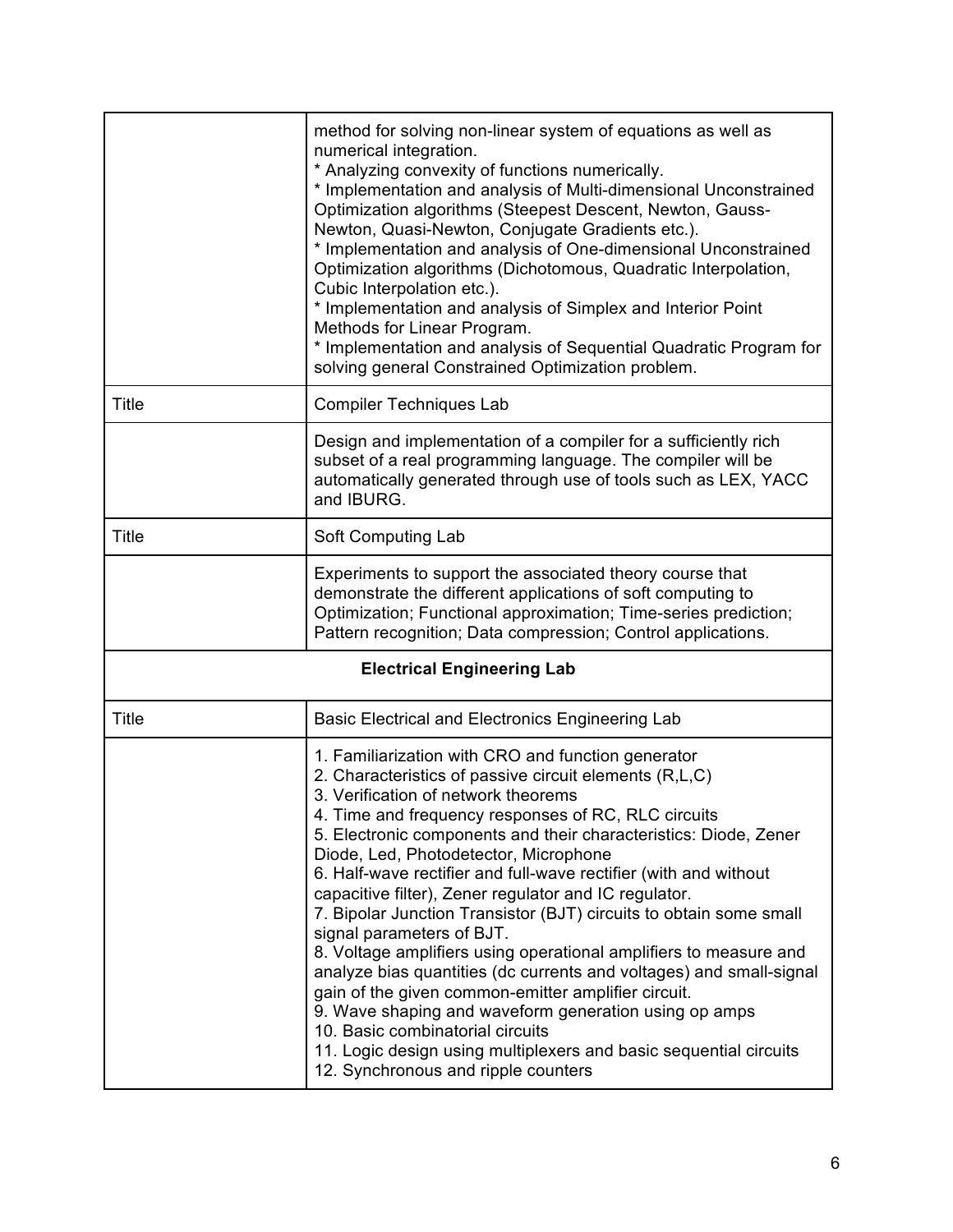| <b>Title</b> | <b>Electronic Devices Lab</b>                                                                                                                                                                                                                                                                                                                                                                                                                                                                                                                                                                                                                                                                                                                                                                                                                                                                                                                                                                                                                                                                                              |
|--------------|----------------------------------------------------------------------------------------------------------------------------------------------------------------------------------------------------------------------------------------------------------------------------------------------------------------------------------------------------------------------------------------------------------------------------------------------------------------------------------------------------------------------------------------------------------------------------------------------------------------------------------------------------------------------------------------------------------------------------------------------------------------------------------------------------------------------------------------------------------------------------------------------------------------------------------------------------------------------------------------------------------------------------------------------------------------------------------------------------------------------------|
|              | 1. Simple Measurements with the Oscilloscope.<br>2. To measure the DC I-V Characteristics of diodes.<br>3. Analysis of diode circuits (Clipping Circuits, Voltage Doublers,<br>Rectified Differentiator, Precision Rectifier).<br>4. To measure the reverse-bias capacitance of p-n junction<br>capacitance<br>5. To measure the minority carrier lifetime in a semiconductor<br>photodiode.<br>6. To obtain the I-V characteristics of bipolar transistors and<br>computer transistor parameters.<br>7. To obtain some small signal parameters of Bipolar Junction<br>Transistors (BJTs).<br>8. To measure and analyze bias quantities (DC currents and<br>voltages) and small-signal gain of the given common-emitter<br>amplifier circuit.<br>9. To obtain MOSFET parameters from DC current-voltage<br>measurements.                                                                                                                                                                                                                                                                                                   |
| <b>Title</b> | <b>Analog Circuits Lab</b>                                                                                                                                                                                                                                                                                                                                                                                                                                                                                                                                                                                                                                                                                                                                                                                                                                                                                                                                                                                                                                                                                                 |
|              | 1) To study the working of inverting, non-inverting, differentiator<br>and integrator circuits using operational amplifier circuits.<br>2) To study of some measure some of the non-ideal parameters of<br>LM741 including its frequency response.<br>3) To study two stage RC coupled Amplifier and study its gain<br>bandwidth.<br>4) To study difference and instrumentation amplifiers.<br>5) Realization of Trans-conductance and Trans-impedance<br>Amplifiers.<br>6) Design Challenge -1 (Differential equation solver) (simulation).<br>7) To study the Half/Full wave Precision rectifier, and log and<br>antilog amplifier circuits.<br>8) To study the working of active Filter circuits.<br>9) To study working of Wien Bridge and Phase shift oscillator<br>circuits.<br>10) To study the working of Schmidt trigger and multi-vibrator<br>circuits.<br>11) To study Astable and Monostable Multivibrator circuit using IC<br>555 timer.<br>12) Design Challenge- 2 (Over/ under voltage warning)<br>(simulation).<br>13) To study the voltage regulator circuits (simulation).<br>14) To study ADCs and DACs |
| <b>Title</b> | <b>Electrical Machines Lab</b>                                                                                                                                                                                                                                                                                                                                                                                                                                                                                                                                                                                                                                                                                                                                                                                                                                                                                                                                                                                                                                                                                             |
|              | 1. Parallel Operation of Two Single Phase Transformers<br><b>Objectives:</b>                                                                                                                                                                                                                                                                                                                                                                                                                                                                                                                                                                                                                                                                                                                                                                                                                                                                                                                                                                                                                                               |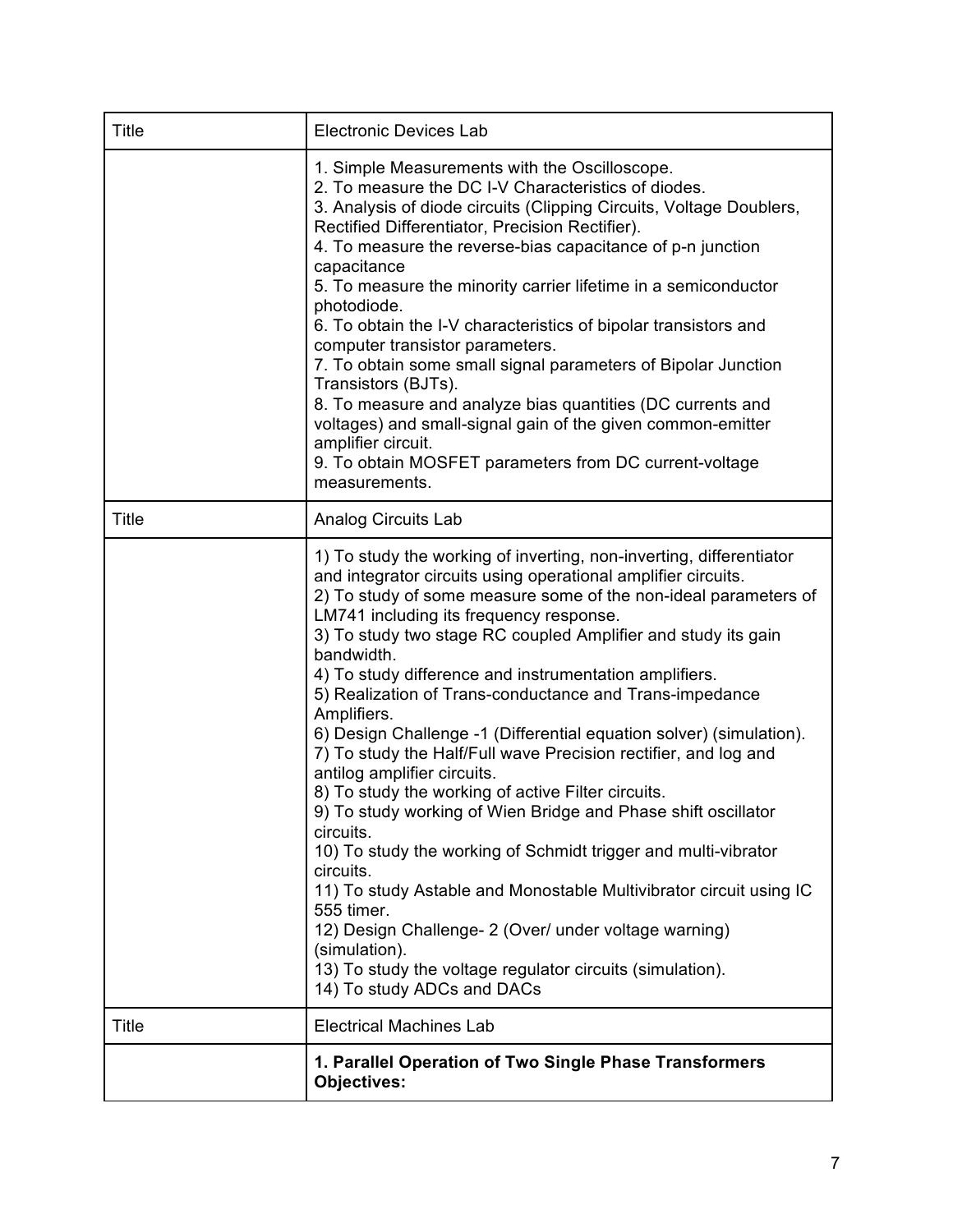| 1) To determine and verify the polarity of the individual single-<br>phase transformers.                                                                                                                                                                                                  |
|-------------------------------------------------------------------------------------------------------------------------------------------------------------------------------------------------------------------------------------------------------------------------------------------|
| 2) To find the impedance of the single phase transformers by short<br>circuit test.                                                                                                                                                                                                       |
| 3) To study parallel operation of (the above) two single phase<br>transformers and observe the load sharing between them                                                                                                                                                                  |
| 2. Determination of the characteristic of a DC Shunt Generator<br><b>Objectives:</b>                                                                                                                                                                                                      |
| 1) To plot the open circuit characteristics (O.C.C) of a DC shunt<br>generator and to determine its critical resistance. 139<br>2) To find the residual magnetism in field.<br>3) To plot the external characteristics of a DC shunt generator by                                         |
| loading the generator.                                                                                                                                                                                                                                                                    |
| 3. "V" and "inverse V" curves of synchronous motor at no<br>load and constant load. Objectives:<br>1) To plot the characteristics of a synchronous machine in terms of<br>variation of armature current with field current when the load and<br>input voltage to the machine is constant. |
| 4. Synchronization of alternators: Using synchroscope.                                                                                                                                                                                                                                    |
| <b>Objectives:</b><br>1) To Study synchronization method of alternator with grid                                                                                                                                                                                                          |
| <b>Power Electronics Experiments</b>                                                                                                                                                                                                                                                      |
| 1. Study of 1-phase AC to DC controlled converter (both fully<br>controlled and half controlled). Objectives:<br>1) To study voltage and current waveforms for different firing<br>angles and loads for half controlled and fully controlled rectifier for<br>R and R-L Loads.            |
| 2. Study of 3- PHASE Fully Controlled Rectifier. Objectives:<br>1) To observe various waveforms with R and R-L loads for fully<br>controlled converters.                                                                                                                                  |
| 2) To plot graphs of mean load voltage against firing delay angles<br>for R and R-L loads.<br>3) To study variation of power factor against delay angle.                                                                                                                                  |
| 3. To study the switching characteristics of MOSFET and<br>IGBT. Objectives:                                                                                                                                                                                                              |
| 1) Observe the ON and OFF transition waveforms for MOSFET<br>and IGBT.                                                                                                                                                                                                                    |
| 2) Estimate ON and OFF switching time components for MOSFET<br>and IGBT.                                                                                                                                                                                                                  |
| 4. Study of various PWM Techniques for Single and Three<br>Phase Inverter with R-L Load. Objectives:                                                                                                                                                                                      |
| 1) Study of output voltage and current waveforms for different<br>PWM techniques for single phase inverter for R-L load                                                                                                                                                                   |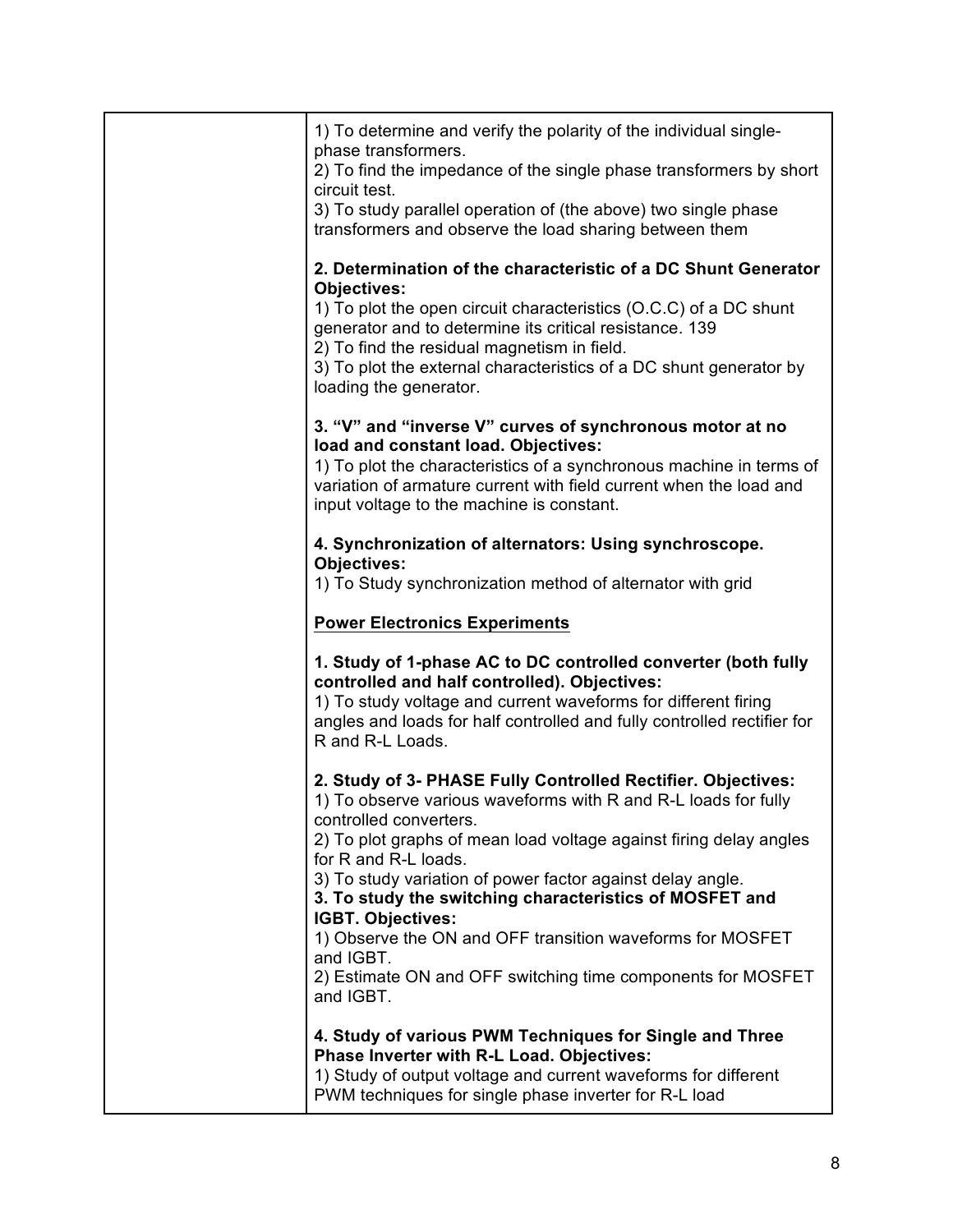|              | 2) Study of output voltage and current waveforms for different<br>PWM techniques for three phase inverter for R-L load.<br>3) Extracting harmonic spectrum information<br>4) for various PWM Techniques.<br>5. Mini Project Objectives:<br>In mini project, the emphasis will be on to design and develop a<br>power 140 electronic circuit for given specifications. In this way,<br>student will be familiar with various aspects of power electronic<br>circuit design like PCB design, magnetics design, component<br>selection etc.                                                                                                                                                                                                          |
|--------------|---------------------------------------------------------------------------------------------------------------------------------------------------------------------------------------------------------------------------------------------------------------------------------------------------------------------------------------------------------------------------------------------------------------------------------------------------------------------------------------------------------------------------------------------------------------------------------------------------------------------------------------------------------------------------------------------------------------------------------------------------|
| Title        | Digital Systems Lab                                                                                                                                                                                                                                                                                                                                                                                                                                                                                                                                                                                                                                                                                                                               |
|              | 1. Introduction to Logic Circuits: To gain familiarity with digital<br>integrated circuits by setting up simple logic circuits.<br>2. Combinational Logic Circuits: Use of TTL adder, multiplexer and<br>decoder.<br>3. Sequential Circuits: To try out some elementary sequential<br>circuits.<br>4. Counters and Shift Registers: To use the 7490 decade counter<br>and 7495 shift register.<br>5. Timer Circuits and DAC: To learn about (a) open-collector TTL,<br>(b) 555 timer circuits, (C) Digital to Analog Converter.<br>6. CMOS Logic Gates: (i) Observe and plot transfer characteristic<br>of a CMOS inverter, (ii) Measure noise margin and propagation<br>delay of a CMOS inverter. (iii) Test simple CMOS logic gate<br>circuits. |
| <b>Title</b> | Microprocessors Lab                                                                                                                                                                                                                                                                                                                                                                                                                                                                                                                                                                                                                                                                                                                               |
|              | 1. Familiarization with the 8085 kit<br>2. (SW1) Software - 1<br>3. (SW2) Software - 2<br>4. (SW3) Software - 3<br>5.(HW1) Interfacing of 8255 in Mode 0<br>6. (HW2) Interfacing of 8255 in Mode 1<br>7.(HW3) Interfacing of ADC and DAC with 8085<br>8. (HW4) Study of Interrupts and interfacing of 8253 Time<br>9. (HW5) Interfacing of USART 8251<br>10. (HW6) Introduction to Microcontroller                                                                                                                                                                                                                                                                                                                                                |
| <b>Title</b> | Microprocessors and Digital Systems Design Lab                                                                                                                                                                                                                                                                                                                                                                                                                                                                                                                                                                                                                                                                                                    |
|              | 1) Familiarization with the 8085 kit<br>2) (SW1) Software -1<br>3) (SW2) Software - 2<br>4) (SW3) Software - 3<br>5) (HW1) Interfacing of 8255 in Mode 0<br>6) (HW2) Interfacing of 8255 in Mode 1<br>7) (HW3) Interfacing of ADC and DAC with 8085                                                                                                                                                                                                                                                                                                                                                                                                                                                                                               |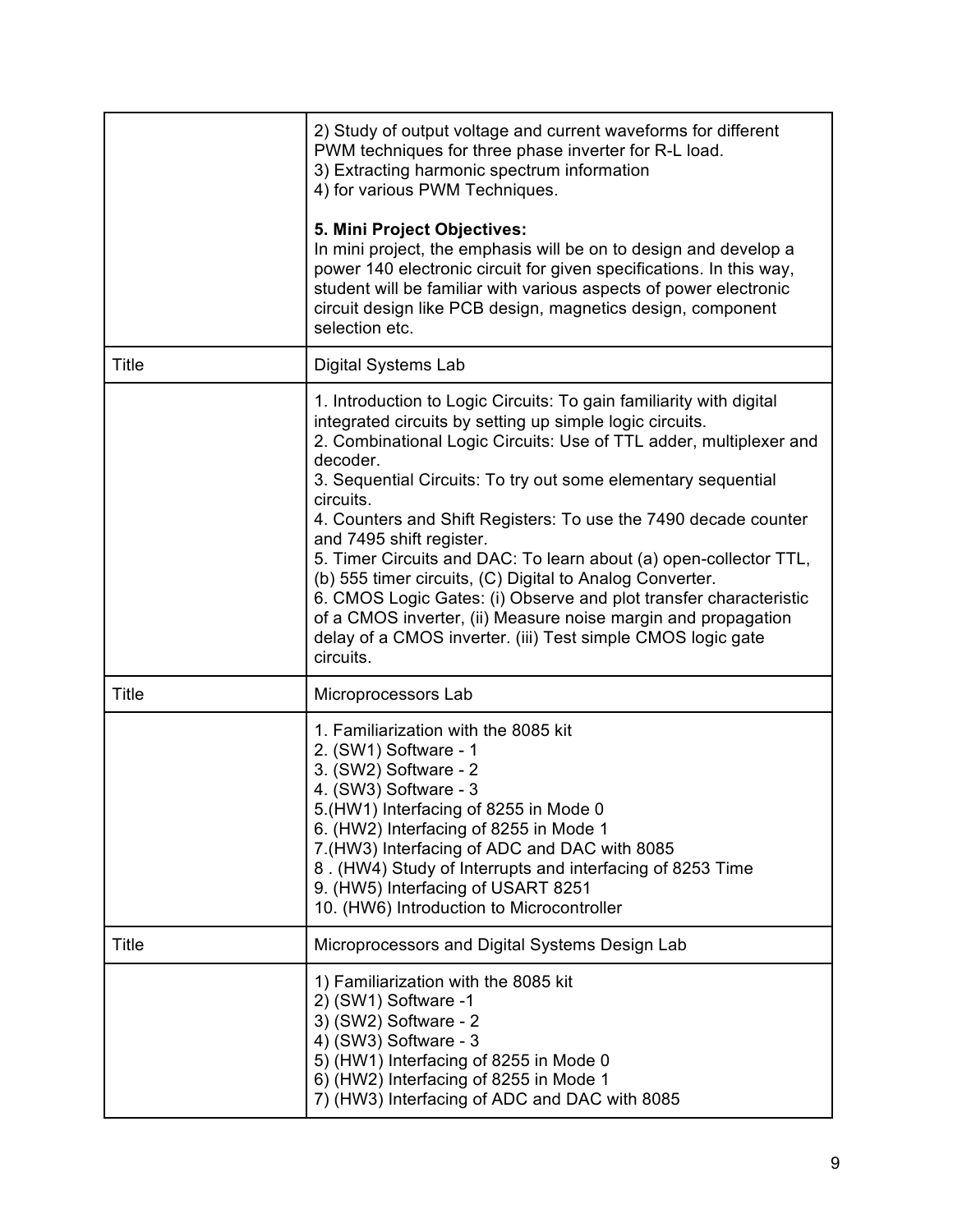|              | 8) (HW4) Study of Interrupts and interfacing of 8253 Timer<br>9) (HW5) Interfacing of USART 8251<br>(HW6) Introduction to Microcontroller<br>Since there are several advancements in the microcontroller<br>domain over the years, several experiments using the ARM family<br>of microcontrollers should be introduced. One such example, would<br>be to use FREEDOM board from NXP to utilize different sensors<br>and introduce real-time programming to the students.<br>The third phase of the lab would involve utilizing FPGAs for<br>programming. One last experiment would be to introduce the<br>concept of System on Programmable Chip (SoPC).<br><b>Hardware requirements:</b> |
|--------------|--------------------------------------------------------------------------------------------------------------------------------------------------------------------------------------------------------------------------------------------------------------------------------------------------------------------------------------------------------------------------------------------------------------------------------------------------------------------------------------------------------------------------------------------------------------------------------------------------------------------------------------------------------------------------------------------|
|              | Requirement of microcontroller boards and corresponding<br>programmers (ISPs). These can be procured from Microchip,<br>Arduino and any of the ARM vendors (e.g., NXP). and some SOPC<br>academic boards from Xilinx.                                                                                                                                                                                                                                                                                                                                                                                                                                                                      |
| <b>Title</b> | <b>Control Systems Lab</b>                                                                                                                                                                                                                                                                                                                                                                                                                                                                                                                                                                                                                                                                 |
|              | 1. Control System Design for Speed control application using<br><b>Root Locus Method</b><br><b>Objectives:</b><br>1) Develop a physics-based model for a DC motor<br>2) For the DC motor, develop a model based on system<br>identification using open-loop step response.<br>3) Design a speed controller for the physics-based model using<br>Root locus method.<br>4) Simulate this controller<br>5) Re-design the controller for the identified model, simulate this<br>controller and implement it practically.                                                                                                                                                                       |
|              | 2. Control System Design for Speed control application using<br><b>Bode Plot</b><br><b>Objectives:</b><br>1) Develop a physics-based model for a DC motor<br>2) For the DC motor, develop a model based on system<br>identification using open-loop step response.<br>3) Design a speed controller for the physics-based model using<br>Bode plot method.<br>4) Simulate this controller<br>5) Re-design the controller for the identified model, simulate this<br>controller and implement it practically.<br>3. Control of speed using armature current<br><b>Objectives:</b><br>1) To control the speed of the pmdc motor using feedback of<br>current                                  |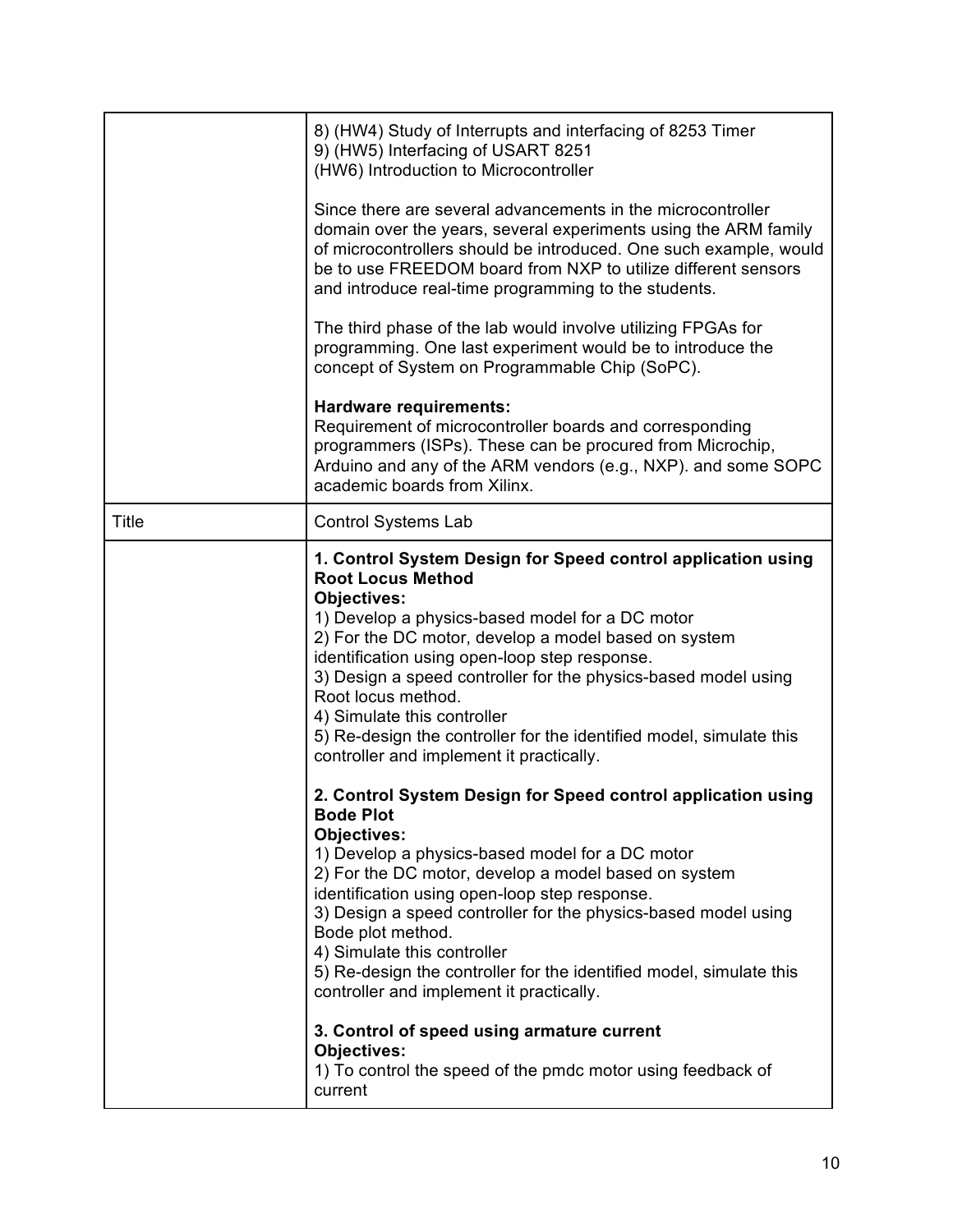|       | 2) Back emf speed control<br>3) Speed control using armature current                                                                                                                                                                                                                                                                                                                                                                                                                                                                                                                                                                                                                                                                                                                                                                                                                                                                                                                                                                                                                                                                                          |
|-------|---------------------------------------------------------------------------------------------------------------------------------------------------------------------------------------------------------------------------------------------------------------------------------------------------------------------------------------------------------------------------------------------------------------------------------------------------------------------------------------------------------------------------------------------------------------------------------------------------------------------------------------------------------------------------------------------------------------------------------------------------------------------------------------------------------------------------------------------------------------------------------------------------------------------------------------------------------------------------------------------------------------------------------------------------------------------------------------------------------------------------------------------------------------|
|       | 4. Mini-project involving temperature sensor<br><b>Objectives:</b><br>This would be a good team project involving projects like<br>temperature control. The physical model would be developed and a<br>suitable controller would be designed in theory and then<br>experimented practically. All the principles learnt in the course<br>would be used to implement this project                                                                                                                                                                                                                                                                                                                                                                                                                                                                                                                                                                                                                                                                                                                                                                               |
| Title | <b>Communications Lab</b>                                                                                                                                                                                                                                                                                                                                                                                                                                                                                                                                                                                                                                                                                                                                                                                                                                                                                                                                                                                                                                                                                                                                     |
|       | <b>Communication Lab I (Analog Communication Lab)</b>                                                                                                                                                                                                                                                                                                                                                                                                                                                                                                                                                                                                                                                                                                                                                                                                                                                                                                                                                                                                                                                                                                         |
|       | <b>EXPERIMENT NO: 1</b><br><b>NAME</b><br>Amplitude Modulation (AM) Transmitter<br><b>AIM</b><br>To study AM modulator and its variants.<br><b>DESCRIPTION</b><br>A. To study the operation of a DSB AM modulator<br>B. To calculate the modulation index of an AM modulated wave<br>C. To study the operation of a DSB-suppressed carrier AM<br>modulator<br>D. To study the operation of an SSB-suppressed carrier AM<br>modulator<br>Generate the above waveforms using SDR.<br><b>EXPERIMENT NO: 2</b><br><b>NAME</b><br><b>Amplitude Demodulation Receiver</b><br><b>AIM</b><br>To study of double sideband (DSB) AM reception.<br><b>DESCRIPTION</b><br>A. To study DSB AM reception using envelope detector via cable<br>B. To study DSB AM reception using envelope detector via<br>antenna C. To study SSB AM reception using product detector<br>Study B using SDR - BOARD and RTL-SDR. Study the impact<br>of changing various parameters<br><b>EXPERIMENT NO: 3</b><br><b>NAME</b><br>Frequency Modulation (FM) Transmitter<br><b>AIM</b><br>Study of FM.<br><b>DESCRIPTION</b><br>A. To plot the modulation characteristic of varactor modulator |
|       | B. To calculate the modulation sensitivity of varactor modulator<br>C. To observe and measure frequency deviation and modulation                                                                                                                                                                                                                                                                                                                                                                                                                                                                                                                                                                                                                                                                                                                                                                                                                                                                                                                                                                                                                              |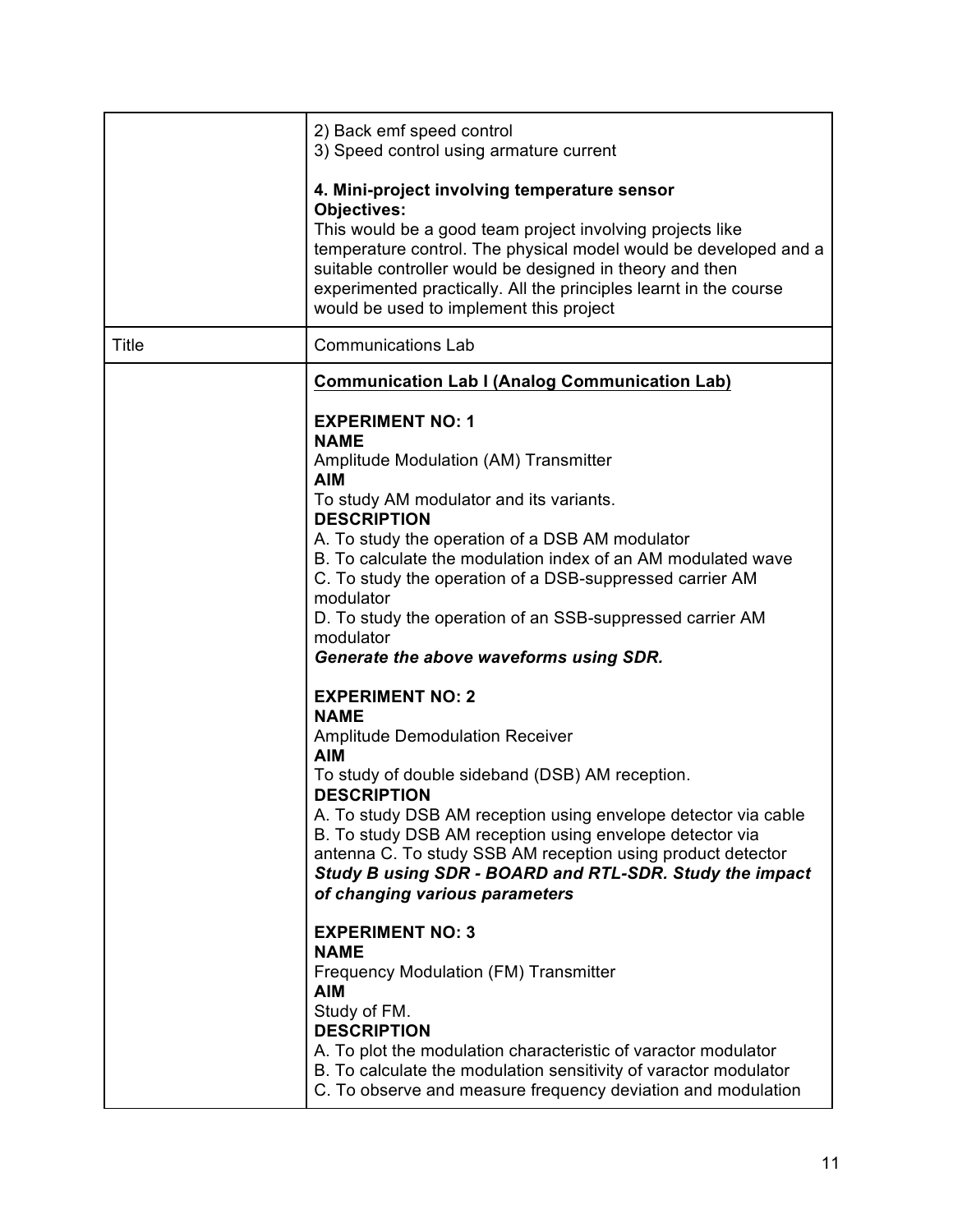| index of FM<br>D. To study frequency modulation using reactance modulator and<br>measure the frequency deviation<br>Generate the above waveforms using SDR - Board                                                                                                                                                                                                                                                                     |
|----------------------------------------------------------------------------------------------------------------------------------------------------------------------------------------------------------------------------------------------------------------------------------------------------------------------------------------------------------------------------------------------------------------------------------------|
| <b>EXPERIMENT NO: 4</b><br><b>NAME</b><br><b>Frequency Demodulation Receiver</b><br><b>AIM</b><br>Study of frequency demodulation. 154<br><b>DESCRIPTION</b><br>A. To plot the demodulation characteristic of the FM demodulator<br>(FosterSeeley demodulator)<br>B. To study the ratio detector<br>C. To study the phase locked loop (PLL) detector<br>Study and create demodulator circuits using SDR - Board and<br><b>RTL-SDR.</b> |
| <b>EXPERIMENT NO: 5</b><br><b>NAME</b><br>FM amateur radio One-way using SDR<br><b>AIM</b><br>Real time transfer of FM modulated voice<br><b>DESCRIPTION</b><br>A. To transmit FM uncompressed voice using GNU-Radio and<br>SDR-Board<br>B. Transmit on ISM band.<br>C. Create a receiver to demodulate the FM and playback the voice<br>at the receiver in real-time.                                                                 |
| <b>EXPERIMENT NO: 6</b><br><b>NAME</b><br>Noise spectral density measurement<br><b>AIM</b><br>Effect of noise on various analog systems.<br><b>DESCRIPTION</b><br>A. To examine the operation of a noise generator<br>B. To measure the signal-to-noise ratio<br>C. To measure the noise power and noise power spectral density<br>D. To examine the operation of a signal attenuation network                                         |
| <b>EXPERIMENT NO: 7</b><br><b>NAME</b><br>Pulse Amplitude Modulation (PAM) and Demodulation<br><b>AIM</b><br>To set up a PAM modulator and demodulator circuits and to<br>observe the waveforms.<br><b>DESCRIPTION</b><br>After completing this experiment, students will be able to set up<br>PAM modulator and demodulator circuits and identify the                                                                                 |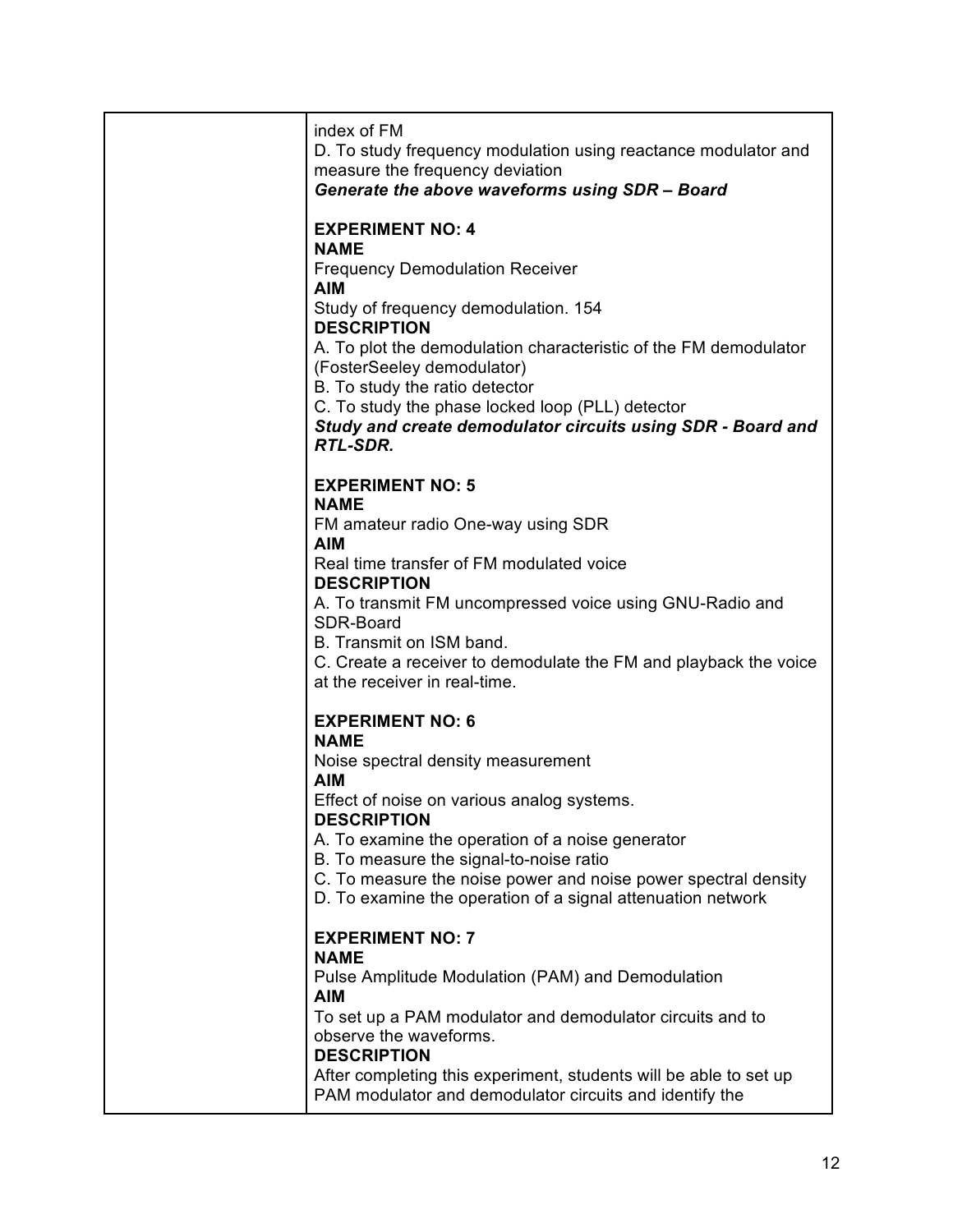| waveforms.<br>Implement and study the same using SDR - Board.                                                                                                              |
|----------------------------------------------------------------------------------------------------------------------------------------------------------------------------|
| <b>EXPERIMENT NO: 8</b>                                                                                                                                                    |
| <b>NAME</b><br>Pulse Width Modulation (PWM) and Demodulation                                                                                                               |
| <b>AIM</b><br>To set up a PWM modulator and demodulator circuits and to<br>observe and plot the waveforms.<br><b>DESCRIPTION</b>                                           |
| After completing this experiment, the students will be able to set up<br>PWM modulator and demodulator circuits and to identify PWM<br>waveform.                           |
| Implement and study the same using SDR - Board                                                                                                                             |
| <b>EXPERIMENT NO: 9</b><br><b>NAME</b>                                                                                                                                     |
| 155 Pulse Position Modulation (PPM) and Demodulation<br><b>AIM</b>                                                                                                         |
| To set up a PPM modulator and demodulator circuits and to<br>observe and plot the waveforms.<br><b>DESCRIPTION</b>                                                         |
| After completing this experiment, the students will be able to set up<br>PPM modulator circuit using IC 555, demodulator using transistor<br>and to identify PPM waveform. |
| Implement and study the same using SDR - Board                                                                                                                             |
| <b>EXPERIMENT NO: 10</b><br><b>NAME</b>                                                                                                                                    |
| Pulse Code Modulation (PCM) and Demodulation<br><b>AIM</b>                                                                                                                 |
| To set up a PCM modulator and demodulator, and observe the<br>waveforms<br><b>DESCRIPTION</b>                                                                              |
| After completing this experiment, the students will be able to set up<br>a PCM modulator and to generate a PCM encoded output for a<br>given analog input.                 |
| Implement and study the same using SDR - Board                                                                                                                             |
| <b>EXPERIMENT NO: 11</b>                                                                                                                                                   |
| <b>NAME</b><br>Delta Modulation (DM) and Demodulation                                                                                                                      |
| <b>AIM</b><br>To set up a DM modulator and demodulator, and observe the<br>waveforms                                                                                       |
| <b>DESCRIPTION</b><br>After completing this experiment, the students will be able to set up<br>a DM and to generate a DM encoded output for a given analog                 |
| input.<br>Implement and study the same using SDR - Board.                                                                                                                  |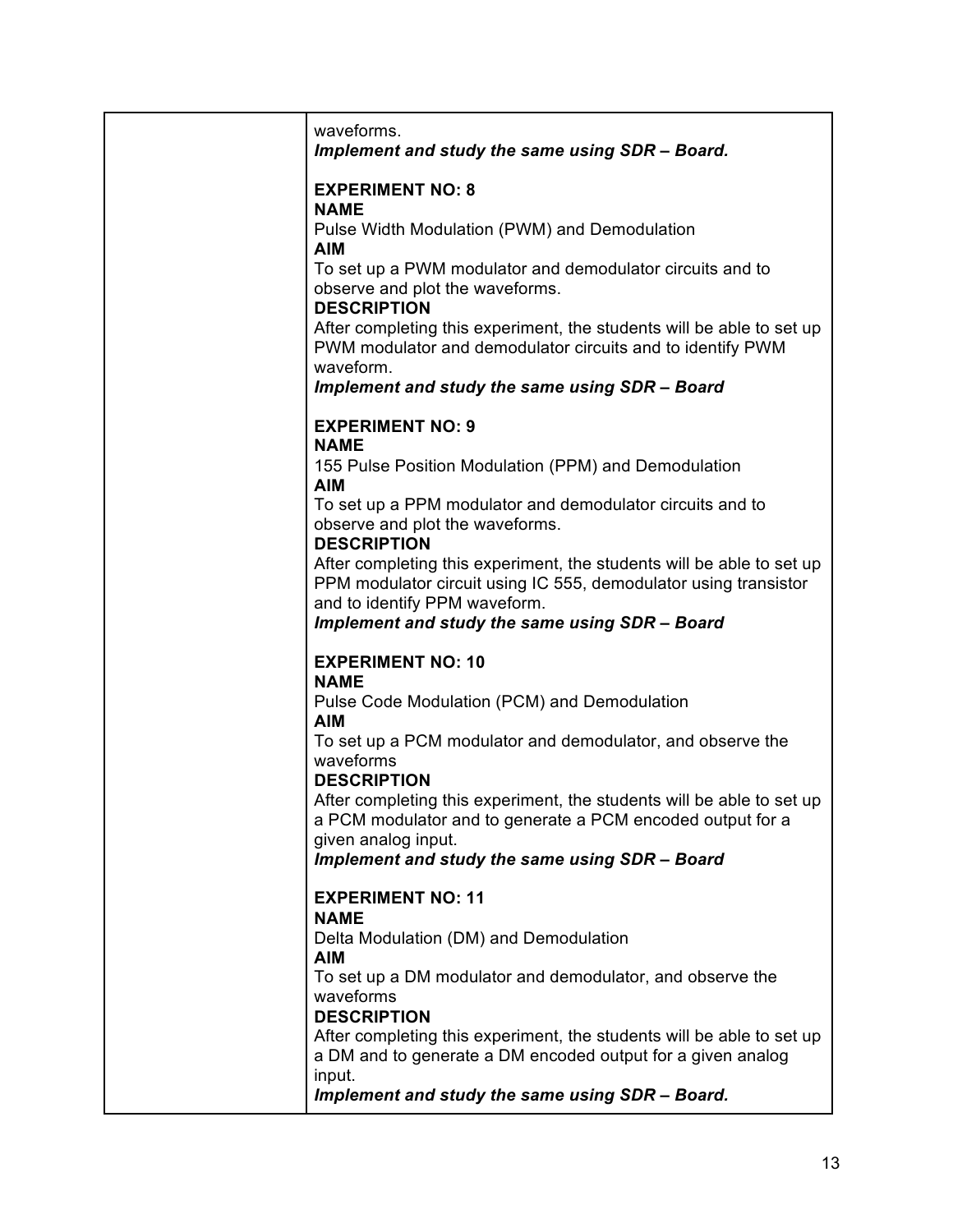| <b>EXPERIMENT NO: 12</b><br><b>NAME</b>                                                                                                                                                                                                                                                                                                                                                                                                                                                                                                                  |
|----------------------------------------------------------------------------------------------------------------------------------------------------------------------------------------------------------------------------------------------------------------------------------------------------------------------------------------------------------------------------------------------------------------------------------------------------------------------------------------------------------------------------------------------------------|
| <b>MATLAB Simulation for PCM Modulation and Demodulation</b><br><b>AIM</b>                                                                                                                                                                                                                                                                                                                                                                                                                                                                               |
| To Generate a PCM modulation and demodulation signals using<br><b>MATLAB</b><br><b>DESCRIPTION</b>                                                                                                                                                                                                                                                                                                                                                                                                                                                       |
| After completing this experiment, the students will be able to set up<br>a PCM modulator and to generate a PCM encoded output using<br>MATLAB.                                                                                                                                                                                                                                                                                                                                                                                                           |
| <b>EXPERIMENT NO: 13</b><br><b>NAME</b>                                                                                                                                                                                                                                                                                                                                                                                                                                                                                                                  |
| <b>MATLAB Simulation for DM modulation and Demodulation</b><br><b>AIM</b>                                                                                                                                                                                                                                                                                                                                                                                                                                                                                |
| To generate a DM modulation and demodulation signals using<br><b>MATLAB</b>                                                                                                                                                                                                                                                                                                                                                                                                                                                                              |
| <b>DESCRIPTION</b><br>1. After completing this experiment, the students will be able to set<br>up a DM modulator and to generate a DM encoded output using<br>MATLAB.                                                                                                                                                                                                                                                                                                                                                                                    |
| <b>Communication Lab II (Digital Communication Lab)</b>                                                                                                                                                                                                                                                                                                                                                                                                                                                                                                  |
| <b>EXPERIMENT NO: 1</b><br><b>NAME</b>                                                                                                                                                                                                                                                                                                                                                                                                                                                                                                                   |
| Pseudo noise (PN) sequence generation<br><b>AIM</b>                                                                                                                                                                                                                                                                                                                                                                                                                                                                                                      |
| To generate a PN sequence and verify its auto-correlation<br>property. DESCRIPTION                                                                                                                                                                                                                                                                                                                                                                                                                                                                       |
| A. To generate a 15 length PN sequence using shift register (IC<br>7495)                                                                                                                                                                                                                                                                                                                                                                                                                                                                                 |
| B. To generate a 7 length PN sequence using flip-flop                                                                                                                                                                                                                                                                                                                                                                                                                                                                                                    |
| To understand the random signals characteristics, it is important to<br>generate a PN code sequence. In fact, a PN code sequence is a<br>pseudo-random sequence of 1's & 0's, representing noise like<br>carrier used for bandwidth spreading of the signal energy. It has<br>properties equivalent those of white noise, and hence, it is<br>interesting to verify its auto-correlation property. It can be utilized<br>for the study of a direct-sequence spread-spectrum (DSSS)<br>system.<br>Using GNU Radio on SDR board, generate the PN sequence. |
| <b>EXPERIMENT NO: 2</b>                                                                                                                                                                                                                                                                                                                                                                                                                                                                                                                                  |
| <b>NAME</b><br>Line coding and eye-pattern.                                                                                                                                                                                                                                                                                                                                                                                                                                                                                                              |
| <b>AIM</b><br>To study various line coding schemes and corresponding eye-                                                                                                                                                                                                                                                                                                                                                                                                                                                                                |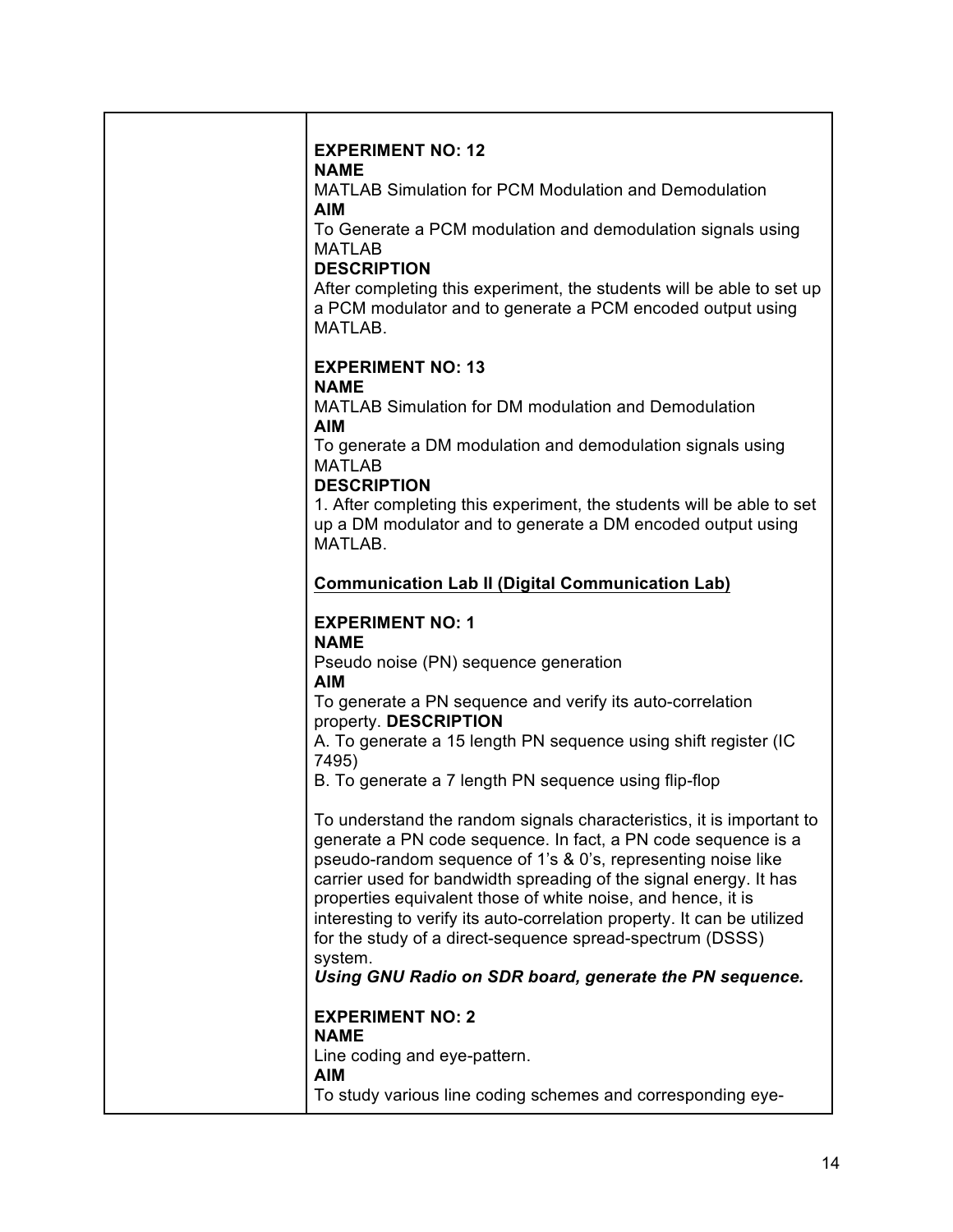| patterns.<br><b>DESCRIPTION</b><br>A. The purpose of this experiment is to be familiarized with the<br>basics of line coding, i.e., mapping bits to pulses<br>B. Understanding the Nyquist criterion; transmission rates via<br>bandlimited channels; assessment of maximum transmission rate                                                                                                                                                                                                                                                                                                    |
|--------------------------------------------------------------------------------------------------------------------------------------------------------------------------------------------------------------------------------------------------------------------------------------------------------------------------------------------------------------------------------------------------------------------------------------------------------------------------------------------------------------------------------------------------------------------------------------------------|
| In a digital communication system, the line coding is a part of<br>digital signal processing that can be applied on the signal before it<br>is connected to the analog signal. Line coding offers advantages in<br>spectrum shaping, filtering, bit clock recovery, error detection,<br>bandwidth usage & so on.                                                                                                                                                                                                                                                                                 |
| The eye-pattern study helps in understanding that in digital<br>communication systems, the clock or timing information must be<br>recovered from the data at the receiver.                                                                                                                                                                                                                                                                                                                                                                                                                       |
| <b>EXPERIMENT NO: 3</b>                                                                                                                                                                                                                                                                                                                                                                                                                                                                                                                                                                          |
| <b>NAME</b><br>Clock and data recovery scheme<br><b>AIM</b>                                                                                                                                                                                                                                                                                                                                                                                                                                                                                                                                      |
| To understand the clock and data recovery circuits.<br><b>DESCRIPTION</b>                                                                                                                                                                                                                                                                                                                                                                                                                                                                                                                        |
| This experiment is intended to transmit a bit stream and recover<br>the clock from bit stream itself at the receiver. In a digital<br>communication system, the clock or timing information would be<br>recovered from the data at the receiver. The clock recovery circuits<br>employ some form of a phase-locked loop (PLL).                                                                                                                                                                                                                                                                   |
| <b>EXPERIMENT NO: 4</b>                                                                                                                                                                                                                                                                                                                                                                                                                                                                                                                                                                          |
| <b>NAME</b><br>Amplitude Shift Keying (ASK) Modulation and Demodulation<br><b>AIM</b>                                                                                                                                                                                                                                                                                                                                                                                                                                                                                                            |
| To set up ASK modulator and demodulator circuits and to observe<br>the waveforms.<br><b>DESCRIPTION</b>                                                                                                                                                                                                                                                                                                                                                                                                                                                                                          |
| ASK is a digital modulation scheme where the binary data is<br>transmitted using a carrier signal with two different amplitude<br>levels. For binary 0 and 1, the carrier switches between these two<br>levels. In its simplest form, a carrier is sent 157 during one input<br>and no carrier is sent during the other. This kind of modulation<br>scheme is called on-off keying. After completing this experiment,<br>the students will be able to a) set up ASK modulator and<br>demodulator circuits and b) identify ASK waveforms.<br><b>Implement the same on GNU Radio and SDR board</b> |
| <b>EXPERIMENT NO: 5</b><br><b>NAME</b><br>Phase Shift Keying (PSK) Modulation and Demodulation<br><b>AIM</b>                                                                                                                                                                                                                                                                                                                                                                                                                                                                                     |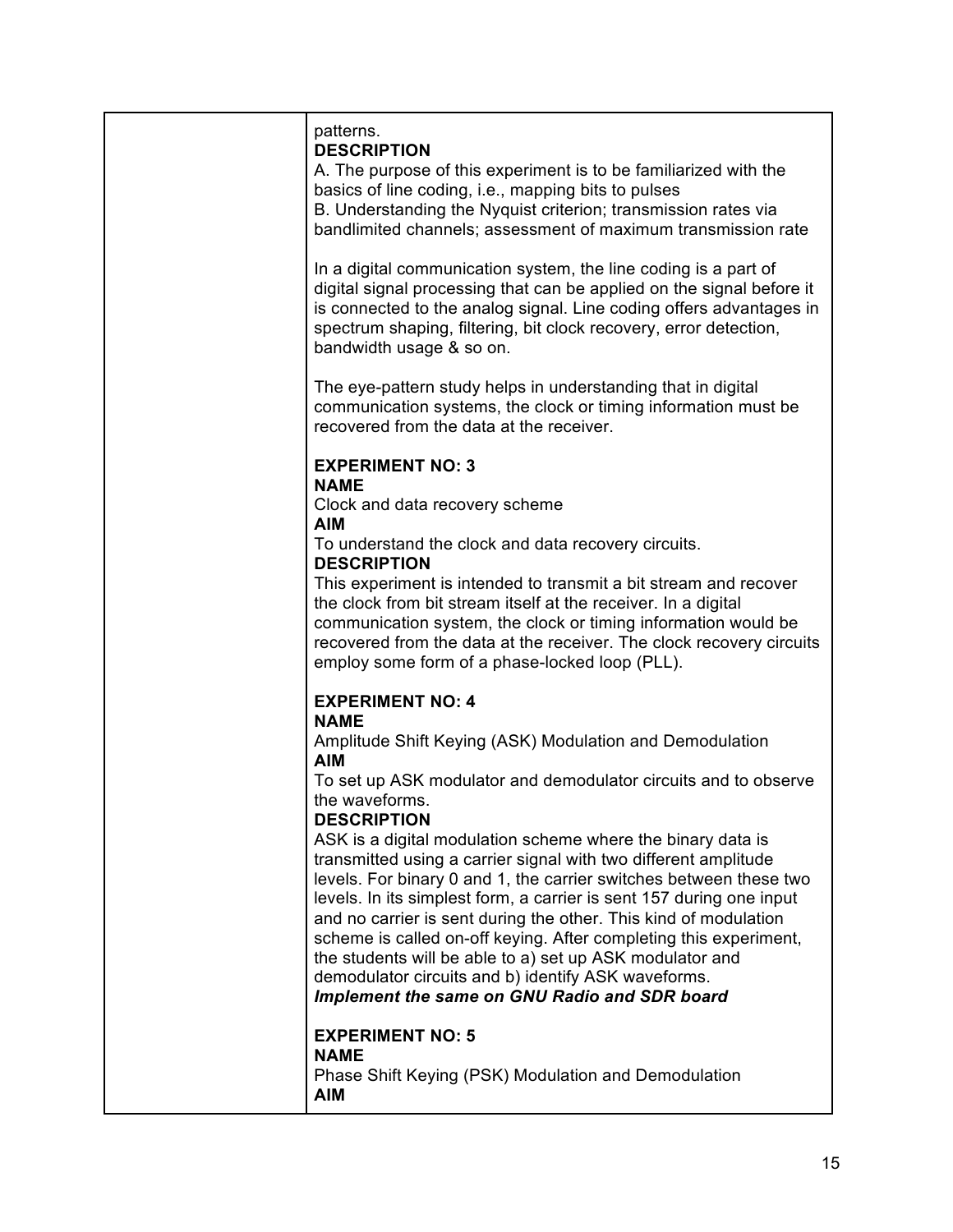| To set up Binary Phase Shift Keying (BPSK) modulator and<br>demodulator circuits and to observe the waveforms.<br><b>DESCRIPTION</b><br>BPSK is digital transmission scheme where the binary data is<br>transmitted using out of phase signals. During logic '0' a preset<br>number of cycles of a sinusoidal carrier signal is transmitted and<br>during logic '1' the same number of cycles of the carrier signal is<br>transmitted but with 1800 phase shift. After completing this<br>experiment, the students will be able to a) set up BPSK modulator<br>and demodulator circuits and b) identify BPSK waveform.<br>Implement the same on GNU Radio and SDR board |
|-------------------------------------------------------------------------------------------------------------------------------------------------------------------------------------------------------------------------------------------------------------------------------------------------------------------------------------------------------------------------------------------------------------------------------------------------------------------------------------------------------------------------------------------------------------------------------------------------------------------------------------------------------------------------|
| <b>EXPERIMENT NO: 6</b><br><b>NAME</b><br>Frequency Shift Keying (FSK) Modulation and Demodulation<br><b>AIM</b><br>To set up FSK modulator and demodulator circuits and to observe                                                                                                                                                                                                                                                                                                                                                                                                                                                                                     |
| the waveforms.<br><b>DESCRIPTION</b><br>FSK is a digital modulation scheme where the digital data is<br>transmitted using a high frequency carrier signal. For logic '0' and<br>'1' the carrier signal switches between two preset frequencies,<br>hence the name FSK. After completing this experiment, the<br>students will be able to a) set up FSK modulator and demodulator<br>circuits and b) identify FSK waveform.<br>Implement the same on GNU Radio and SDR board.                                                                                                                                                                                            |
| <b>EXPERIMENT NO: 7</b><br><b>NAME</b><br>MATLAB simulation for Quadrature Phase Shift Keying (QPSK)<br><b>Modulation and Demodulation</b><br><b>AIM</b><br>To generate a QPSK modulation and demodulation signals using                                                                                                                                                                                                                                                                                                                                                                                                                                                |
| MATLAB.<br><b>DESCRIPTION</b><br>As its name implies, QPSK is a variation of BPSK. QPSK is a<br>DSBSC modulation scheme also but it sends two bits of digital<br>information a time (without the use of another carrier frequency).<br>After completing this experiment, the students will be able to a) set<br>up a QPSK modulator and demodulator using MATLAB and b)<br>identify QPSK waveform.<br>Implement the same on GNU Radio, transmit the same on ISM<br>band using SDR board.                                                                                                                                                                                |
| <b>EXPERIMENT NO: 8</b><br><b>NAME</b><br>MATLAB simulation for ASK Modulation and Demodulation<br><b>AIM</b><br>To generate an ASK modulation and demodulation signals using<br>MATLAB.                                                                                                                                                                                                                                                                                                                                                                                                                                                                                |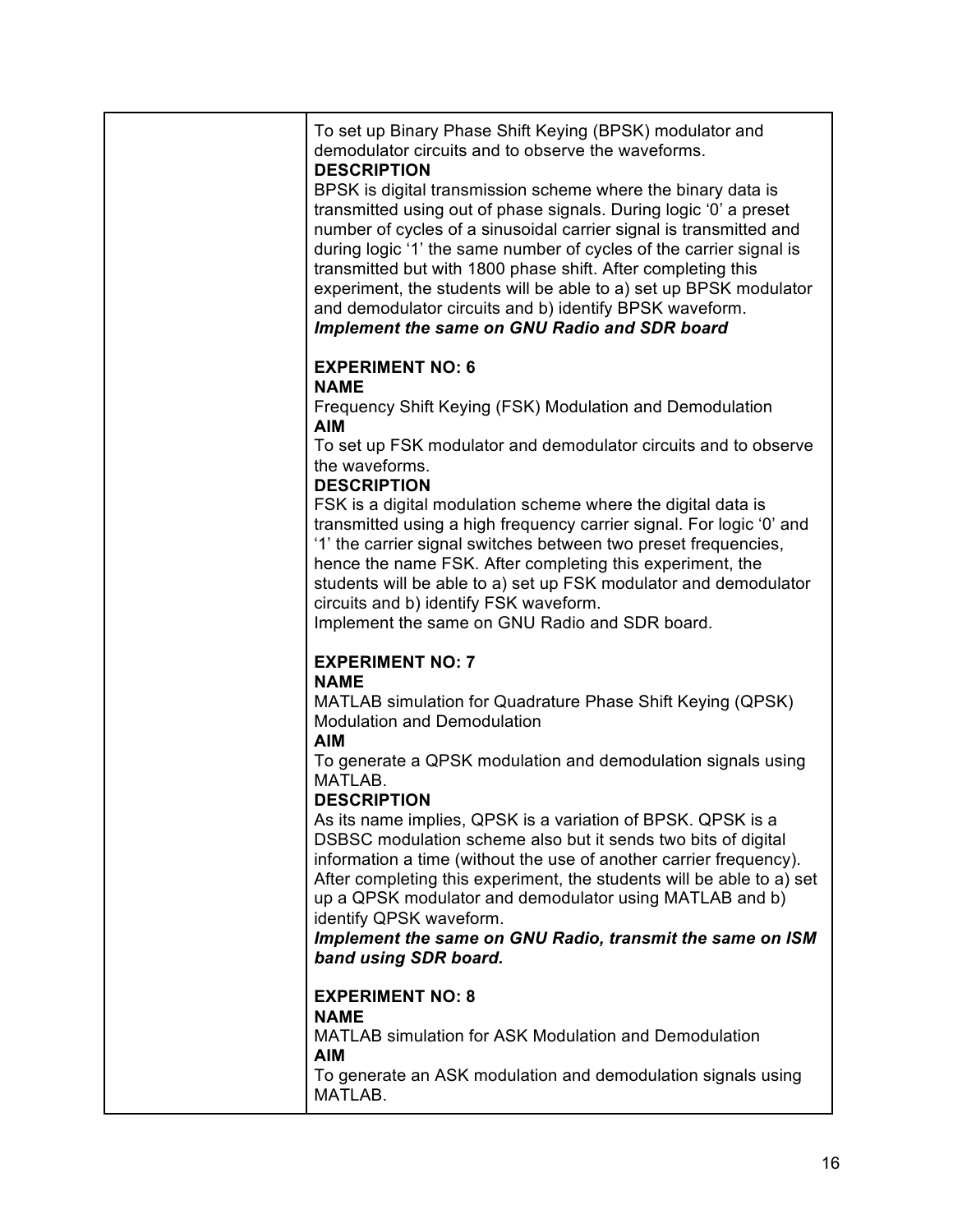| <b>DESCRIPTION</b><br>After completing this experiment, the students will be able to a) set<br>up a ASK modulator and demodulator using MATLAB and b)<br>identify ASK waveform.                                                                                                                                                                                                                                                                                                                                                                                                                                                                                     |
|---------------------------------------------------------------------------------------------------------------------------------------------------------------------------------------------------------------------------------------------------------------------------------------------------------------------------------------------------------------------------------------------------------------------------------------------------------------------------------------------------------------------------------------------------------------------------------------------------------------------------------------------------------------------|
| <b>EXPERIMENT NO: 9</b><br><b>NAME</b><br>MATLAB simulation for Differential Phase Shift Keying (DPSK)<br><b>Modulation and Demodulation</b><br><b>AIM</b><br>To generate a DPSK modulation and demodulation signals using<br>MATLAB.<br><b>DESCRIPTION</b><br>It is the version of BPSK. In DPSK, there is no absolute carrier<br>phase reference, instead transmitted signal itself used as phase<br>reference. After completing this experiment, the students will be<br>able to a) set up a DPSK modulator and demodulator using<br>MATLAB and b) identify DPSK waveform.<br>Implement the same on GNU Radio, transmit the same on ISM<br>band using SDR board. |
| <b>EXPERIMENT NO: 10</b><br><b>NAME</b><br><b>MATLAB simulation for FSK Modulation and Demodulation</b><br><b>AIM</b><br>To generate a FSK modulation and demodulation signals using<br>MATLAB.<br><b>DESCRIPTION</b><br>After completing this experiment, the students will be able to a) set<br>up a FSK modulator and demodulator using MATLAB and b)<br>identify FSK waveform.                                                                                                                                                                                                                                                                                  |
| <b>EXPERIMENT NO: 11</b><br><b>NAME</b><br>SDR based channel performance measurements<br><b>AIM</b><br>Channel performance measurement in terms of Spectral<br>Bandwidth, Symbol Rate, Bit Rate, Channel Capacity, Channel<br>Utilization, Signal to Noise Ratio, Bit Error Rate (BER), Latency,<br>Jitter, Eye Diagram, Constellation diagram<br><b>DESCRIPTION</b><br>After completing this experiment, the students will be able to<br>understand all the channel performance measurement parameters.                                                                                                                                                            |
| <b>EXPERIMENT NO: 12</b><br><b>NAME</b><br>Source coding<br><b>AIM</b><br>To generate and evaluate the efficiency of variable length source<br>coding using                                                                                                                                                                                                                                                                                                                                                                                                                                                                                                         |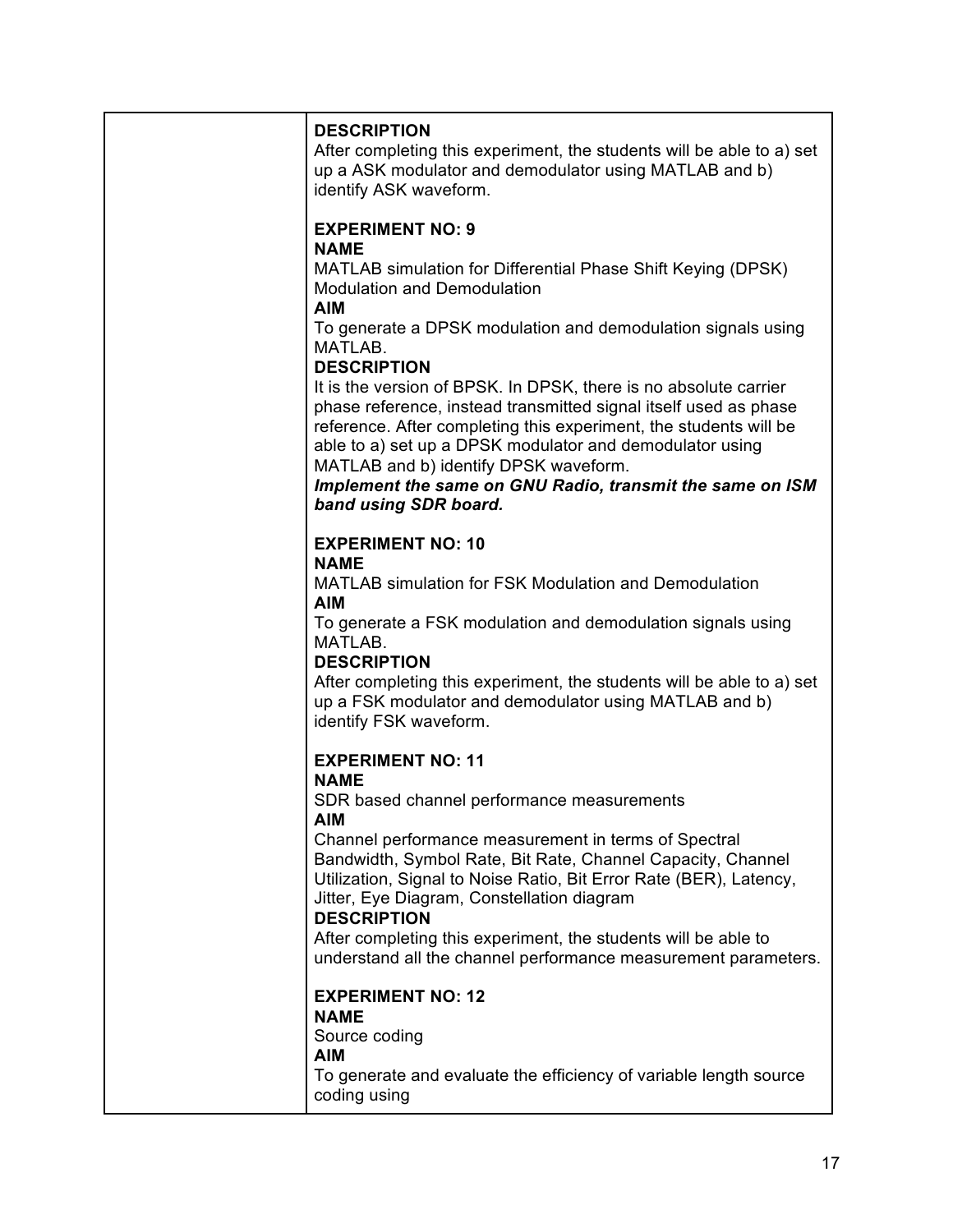|                                   | <b>DESCRIPTION</b><br>A variable length source coding like Huffman coding is an efficient<br>coding technique for digital communications which depends on the<br>frequency of occurrence of a data item. This can lead to a source<br>code whose average code word length approaches the entropy<br>$H(x)$ of that source.<br><b>EXPERIMENT NO: 13</b><br><b>NAME</b><br><b>Error Detection and Correction</b><br><b>AIM</b><br>To implement the error detection and correction codes to handle bit<br>errors using MATLAB.<br><b>DESCRIPTION</b><br>Error detection and correction are techniques that enable reliable<br>delivery of digital data over unreliable communication channels.<br>Many communication channels are subject to channel noise, and<br>thus errors may be introduced during transmission from the source<br>to a receiver. Error detection techniques allow detecting such<br>errors, while error correction enables reconstruction of the original<br>data in many cases. |  |
|-----------------------------------|-----------------------------------------------------------------------------------------------------------------------------------------------------------------------------------------------------------------------------------------------------------------------------------------------------------------------------------------------------------------------------------------------------------------------------------------------------------------------------------------------------------------------------------------------------------------------------------------------------------------------------------------------------------------------------------------------------------------------------------------------------------------------------------------------------------------------------------------------------------------------------------------------------------------------------------------------------------------------------------------------------|--|
| Title                             | Digital Systems Design Lab                                                                                                                                                                                                                                                                                                                                                                                                                                                                                                                                                                                                                                                                                                                                                                                                                                                                                                                                                                          |  |
|                                   | 1. VHDL simulation of Combinational logic circuits.<br>2. VHDL simulation of sequential logic circuits.<br>3. VHDL simulation of FSM.<br>4. Synthesis of combinational and sequential logic circuits.<br>5. FPGA implementation of Combinational and sequential circuits.                                                                                                                                                                                                                                                                                                                                                                                                                                                                                                                                                                                                                                                                                                                           |  |
| <b>Mechanical Engineering Lab</b> |                                                                                                                                                                                                                                                                                                                                                                                                                                                                                                                                                                                                                                                                                                                                                                                                                                                                                                                                                                                                     |  |
| Title                             | Solid Mechanics Lab                                                                                                                                                                                                                                                                                                                                                                                                                                                                                                                                                                                                                                                                                                                                                                                                                                                                                                                                                                                 |  |
|                                   | Exp.1 Experiments associated with tensile testing<br>Exp.2 Experiments associated with torsion testing<br>Exp.3 Experiments associated with buckling<br>Exp.4 Experiments associated with hardness and micro-hardness<br>testing<br>Exp.5 Experiments associated with fatigue testing and impact<br>testing<br>Exp.6 Experiments associated with beam bending<br>Exp.7 Experiments associated with strain gauges<br>Exp.8 Experiments associated with photo-elasticity<br>Exp.9 Experiments associated with creep test and biaxial loading<br>experiments                                                                                                                                                                                                                                                                                                                                                                                                                                           |  |
| Title                             | Fluid Mechanics and Machinery Lab                                                                                                                                                                                                                                                                                                                                                                                                                                                                                                                                                                                                                                                                                                                                                                                                                                                                                                                                                                   |  |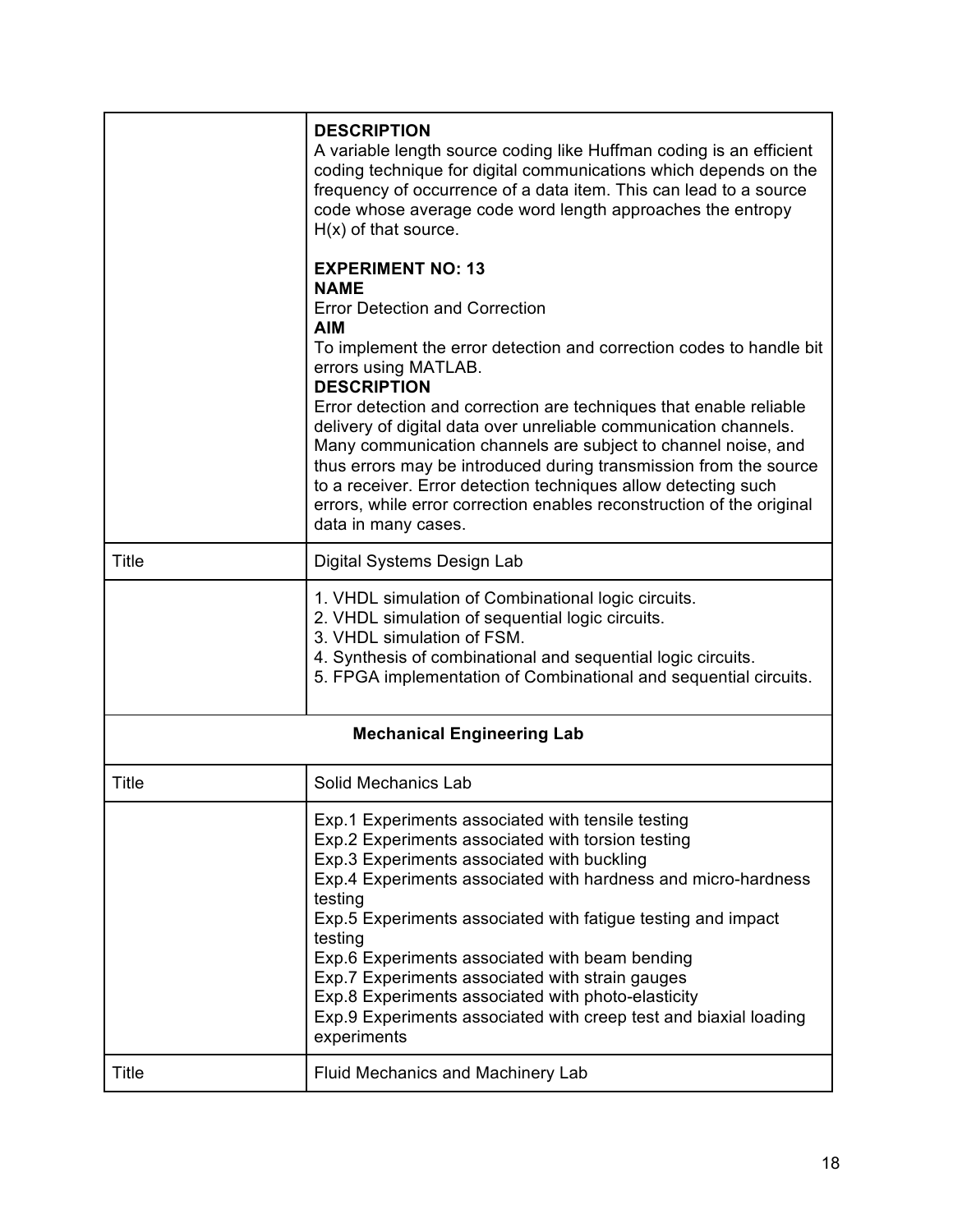|              | <b>Experiments for</b><br>(i) Measurement of Friction factor in pipes for turbulent flow<br>conditions,<br>(ii) Evaluation of Losses due to pipe fittings,<br>(iii) Measurement of force due to impact of jets,<br>(iv) Demonstration of Bernoulli's Theorem,<br>(v) Visualization of flow regimes in channels,<br>(vi) Determination of laminar velocity profile and friction factor in<br>pipe flow,<br>(vii) Determination of performance characteristics of Francis<br>turbine, Pellton turbine, centrifugal pump, and blower                                                                                                                                                                                                                                                                                                                                                                                                                                                                                                                                                      |
|--------------|----------------------------------------------------------------------------------------------------------------------------------------------------------------------------------------------------------------------------------------------------------------------------------------------------------------------------------------------------------------------------------------------------------------------------------------------------------------------------------------------------------------------------------------------------------------------------------------------------------------------------------------------------------------------------------------------------------------------------------------------------------------------------------------------------------------------------------------------------------------------------------------------------------------------------------------------------------------------------------------------------------------------------------------------------------------------------------------|
| Title        | <b>Machine Drawing</b>                                                                                                                                                                                                                                                                                                                                                                                                                                                                                                                                                                                                                                                                                                                                                                                                                                                                                                                                                                                                                                                                 |
|              | Exp.1 Introduction to design process and drawings.<br>Exp.2 Review of sectioning, Drawing standards, Dimensioning and<br>notes.<br>Exp.3 Fasteners and Joints: Screws, Bolts and nuts, Riveted joints,<br>Pins, Locking devices, Welded joints, Pipe joints, Unions and<br>valves. Cotter and Knuckle Joints. Assembly drawings with<br>sectioning and bill of materials.<br>Exp.4 Machine Assemblies: involving machine elements like<br>shafts, couplings, bearing, pulleys, gears, belts, brackets. Detailed<br>part drawings from assembly drawings. Engine mechanisms<br>assembly and disassembly.<br>Exp.5 Tool drawings including jigs and fixtures.<br>Exp.6 Production drawings: Limits, Fits and Tolerances,<br>Dimensional and geometric tolerances, Surface finish symbols.<br>Exp.7 Layout drawings: Schematics, process and instrumentation<br>diagrams, piping drawings.<br>Exp.8 Structural drawings: examples for reading and interpretation.<br>Exp.9 Computer aided drawing and drafting (CADD): use of<br>software packages for engineering drawings and drafting. |
| <b>Title</b> | <b>Manufacturing Processes Lab</b>                                                                                                                                                                                                                                                                                                                                                                                                                                                                                                                                                                                                                                                                                                                                                                                                                                                                                                                                                                                                                                                     |
|              | Exp.1<br>(a) Preparation of a core for producing a typical hollow-shaped part<br>by the sand casting process.<br>(b) Preparation of a Sand mold using the two-piece pattern and the<br>core prepared in practical no.a, and production of the desired<br>casting.<br>Exp.2<br>(a) To prepare a single 'V' butt joint using MIG/MAG welding<br>process and die penetrant testing.<br>(b) Welding Metallurgy (MIG/MAG)<br><b>Exp.3</b> Demonstration of non-traditional and CNC tools<br>Exp.4 Manufacturing of thread and cylindrical grinding.<br>Exp.5 Surface grinding and manufacturing of tapped holes in                                                                                                                                                                                                                                                                                                                                                                                                                                                                          |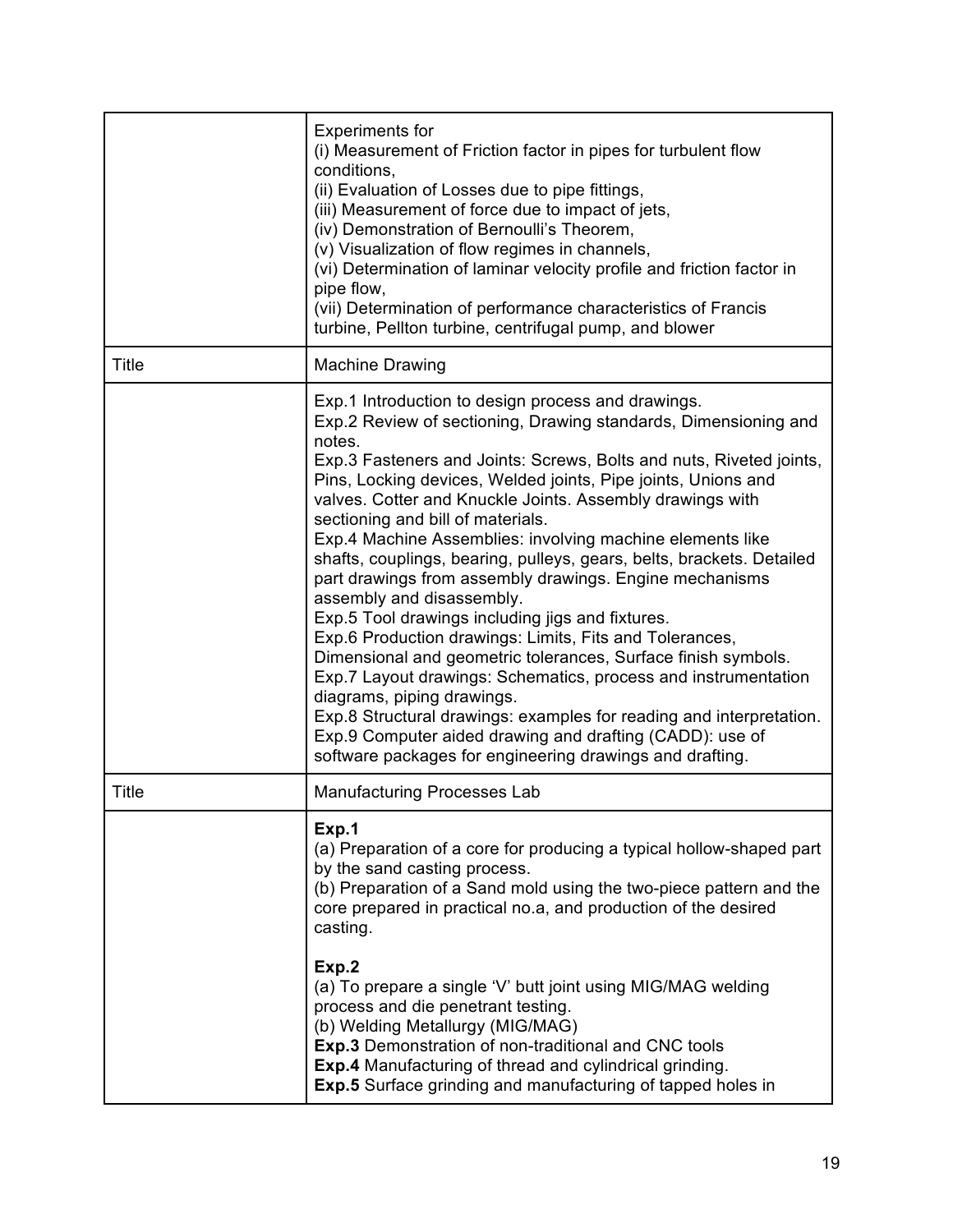|              | square plate                                                                                                                                                                                                                                                                                                                                                                                                                                                                                                                                                                                                                                                                              |
|--------------|-------------------------------------------------------------------------------------------------------------------------------------------------------------------------------------------------------------------------------------------------------------------------------------------------------------------------------------------------------------------------------------------------------------------------------------------------------------------------------------------------------------------------------------------------------------------------------------------------------------------------------------------------------------------------------------------|
| <b>Title</b> | <b>Heat Transfer Lab</b>                                                                                                                                                                                                                                                                                                                                                                                                                                                                                                                                                                                                                                                                  |
|              | Exp.1<br>Objective: 1 • Determination of coefficient of thermal conduction<br>(thermal conductivity) of gases and liquids.<br>Exp.2<br>Objective: 2 • Study of heat transfer in free and forced convection<br>modes. • Study the forced convection: In this experiment, the effect<br>of flow velocity on the convection heat transfer is observed by<br>recording and calculating different parameters at different values of<br>air flow velocity.<br>Exp.3<br>Objective: 3 • To study the parameters governing steady state one<br>dimensional heat conduction in radial direction and also to study                                                                                   |
|              | the initial unsteady state heat conduction.<br>Exp.4<br>Objective: 4 • Study of Different types of Heat Exchangers<br>(Tubular, Shell and tube and Plate type HE) apparatus. • To<br>investigate the effect of changes in hot and cold fluid flow rate on<br>the temperature efficiencies and overall heat transfer coefficient.<br>(For cocurrent and counter flow) . To investigate the effect of<br>driving force with cocurrent and counter current flow. • To<br>investigate the heat loss from Heat Exchangers by replacing the<br>cold fluid by hot fluid and vice-versa. (For cocurrent and counter<br>current flow)<br>Exp.5                                                     |
|              | Objective: 5 • Study of one dimensional steady state linear heat<br>conduction and understanding the significance of contact<br>resistance. • Temperature distribution measurement for steady<br>state conduction through a plane wall. • Temperature distribution<br>measurement for steady state conduction through a composite wall<br>and determine the overall heat transfer coefficient. • Determination<br>of thermal conductivity of a metal specimen • To verify that the<br>temperature gradient is inversely proportional to the cross sectional<br>area for one dimensional conduction. • Demonstration of the effect<br>of contact resistance on thermal conduction<br>Exp.6 |
|              | Objective: 6 • Determination and comparison of Thermal<br>Conductivity of different insulating and building materials (Cork,<br>Plaster, POM etc)<br>Exp.7<br>Objective: 7 • Verification of different laws of radiation (Lambert's<br>distance law, Lambert's direction law, Stefan Boltzmann's law and<br>Kirchhoff's law)                                                                                                                                                                                                                                                                                                                                                              |
| Title        | Applied Thermodynamics Lab                                                                                                                                                                                                                                                                                                                                                                                                                                                                                                                                                                                                                                                                |
|              | Exp.1                                                                                                                                                                                                                                                                                                                                                                                                                                                                                                                                                                                                                                                                                     |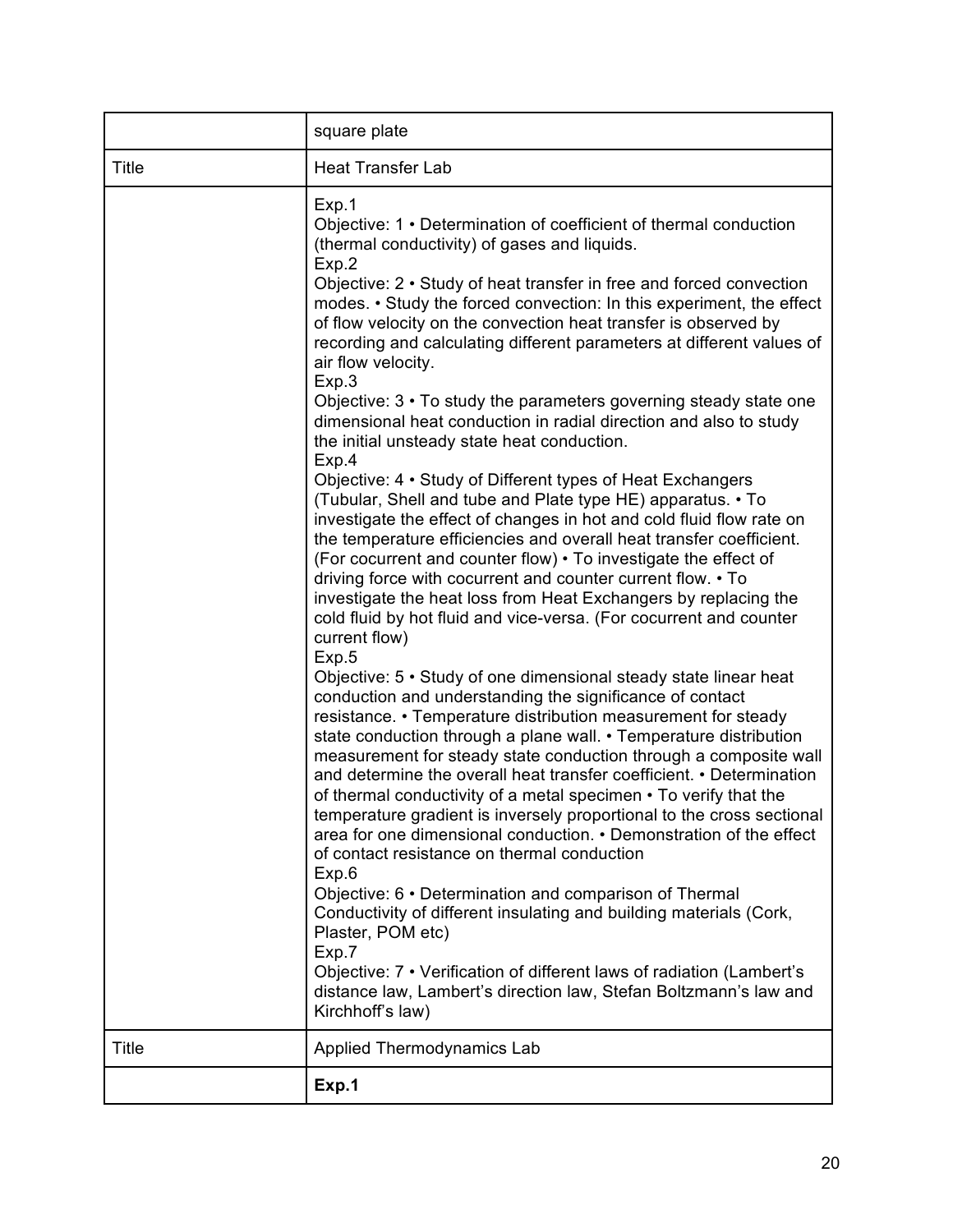|       | Objective:1 • To investigate the effect of cooling load on "Approach<br>to wet bulb" and the application of the steady flow equation to<br>selected systems to draw up energy and mass balances. • To<br>investigate the effect of the packing density on the performance of<br>a cooling tower and pressure drop across column<br>Exp.2<br>Objective: 2 • Demonstration of vapour compression refrigeration<br>or heat pump cycle with visual observation of the important<br>processes. • Study the effect of condenser load on vapor<br>compression refrigeration cycle performance. • Study the effect of<br>evaporator load on vapor compression refrigeration cycle<br>performance.<br>Exp.3<br>Objective: 3 • Demonstration of the Rankine cycle • Study the effect<br>of boiler pressure on turbine power output and calculation of<br>efficiencies related to Rankine cycle<br>Exp.4<br>Objectives: 4 • To draw the following air conditioning processes on<br>the psychometric chart and analyze them thermodynamically. •<br>Sensible heating (ii) heating and Humidification (iii) Cooling and<br>De-humidification. • To determine the energy and mass transfer<br>rates at heater, boiler and refrigeration unit. • To study effect of<br>adiabatic mixing of different quantities of air in two different states<br>and plot on psychometric chart.<br>Exp.5<br>Objective: 5 • Study of jet engine<br>Exp.6<br>Objective: 6 • To study the performance of 4 cylinders, 4 strokes,<br>Petrol engine coupled with eddy current dynamometer. • Calculate<br>heat balance sheet for SI engine.<br>Exp.7<br>Objective: 7 • To study the performance of 4 cylinders, 4 strokes,<br>Diesel engine coupled with eddy current dynamometer. • Calculate |
|-------|--------------------------------------------------------------------------------------------------------------------------------------------------------------------------------------------------------------------------------------------------------------------------------------------------------------------------------------------------------------------------------------------------------------------------------------------------------------------------------------------------------------------------------------------------------------------------------------------------------------------------------------------------------------------------------------------------------------------------------------------------------------------------------------------------------------------------------------------------------------------------------------------------------------------------------------------------------------------------------------------------------------------------------------------------------------------------------------------------------------------------------------------------------------------------------------------------------------------------------------------------------------------------------------------------------------------------------------------------------------------------------------------------------------------------------------------------------------------------------------------------------------------------------------------------------------------------------------------------------------------------------------------------------------------------------------------------------------------------------------------------------------|
|       | heat balance sheet for CI engine<br>Exp.8<br>Objective: $8 \cdot$ To find the calorific value of a sample fuel using<br><b>Bomb Calorimeter.</b>                                                                                                                                                                                                                                                                                                                                                                                                                                                                                                                                                                                                                                                                                                                                                                                                                                                                                                                                                                                                                                                                                                                                                                                                                                                                                                                                                                                                                                                                                                                                                                                                             |
| Title | Kinematics and Dynamics of Machines Lab                                                                                                                                                                                                                                                                                                                                                                                                                                                                                                                                                                                                                                                                                                                                                                                                                                                                                                                                                                                                                                                                                                                                                                                                                                                                                                                                                                                                                                                                                                                                                                                                                                                                                                                      |
|       | Exp.1 Experiments on velocity<br>Exp.2 Experiments on static force and acceleration analysis of<br>mechanisms<br>Exp.3 Experiments on friction<br>Exp.4 Experiments on belt drives and cam-follower<br>Exp.5 Experiments on balancing<br>Exp.6 Experiments on bearings<br>Exp.7 Experiments on gyroscopes<br>Exp.8 Experiments on mechanical vibrations                                                                                                                                                                                                                                                                                                                                                                                                                                                                                                                                                                                                                                                                                                                                                                                                                                                                                                                                                                                                                                                                                                                                                                                                                                                                                                                                                                                                      |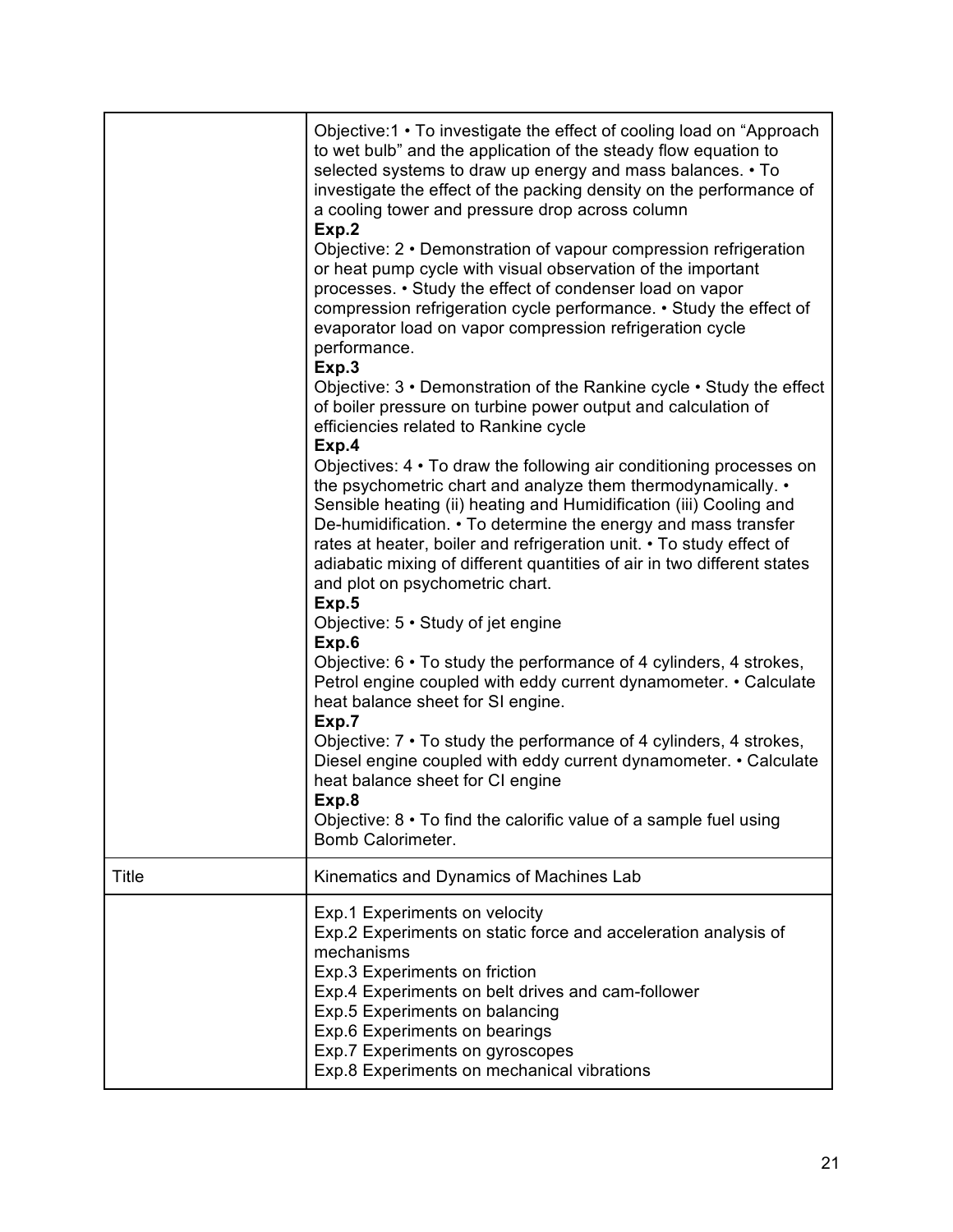| <b>Title</b> | Instrumentation and Control Systems Lab                                                                                                                                                                                                                                                                                                                                                                                                                                                                                                                                                                                                                                                                                                                                                                                                                                                                                                                                                                                                                                                                                                                                                                                                                                                                                                                                                                                                                                                          |
|--------------|--------------------------------------------------------------------------------------------------------------------------------------------------------------------------------------------------------------------------------------------------------------------------------------------------------------------------------------------------------------------------------------------------------------------------------------------------------------------------------------------------------------------------------------------------------------------------------------------------------------------------------------------------------------------------------------------------------------------------------------------------------------------------------------------------------------------------------------------------------------------------------------------------------------------------------------------------------------------------------------------------------------------------------------------------------------------------------------------------------------------------------------------------------------------------------------------------------------------------------------------------------------------------------------------------------------------------------------------------------------------------------------------------------------------------------------------------------------------------------------------------|
|              | <b>Exp.1 Transducer Kit:</b><br>a) Displacement measurement with electro-mechanical<br>transducers<br>b) Temperatures gradient measurement with Heat Transducers<br><b>Exp.2 Process control trainer:</b><br>Heating Element controlled by thyrisistor circuits<br>Exp.3 Michelson's Interferometer:<br>a) Calibration of Slip gauges<br>b) Wavelength Measurement of monochromatic light<br>c) Measurement of Change in pressure<br><b>Exp.4 Optical Instrumentation:</b><br>a) Characteristics of LDR<br>b) Measurement of Groove spacing in a CD by its reflection grating<br>c) optical based thickness measurement using Ellipsometry<br><b>Exp.5 Microprocessor based:</b><br>a) Basic Study b) DC motor position control Stepper motor Milli<br>step interfacing with 8051 microcontroller<br>Exp.6 Experimental implementation of different controller<br>behavior in Swinging Pendulum Interfaced using MATLAB<br>Simulink.<br>Digital PID controller based:<br>a) Dc motor speed control module (fast process)<br>b) Temperature control system (slow process) PLC based<br>Interfacing of multiple cylinder sequences in electro pneumatic<br>systems<br>Exp.7 Study on PLC based Interfacing of micro controlled XY<br>Stage for Laser based marking<br><b>Exp.8 Characteristics measurement using Impedance</b><br>Analyzer<br>Exp.9 Experiments in Hydraulic trainer kit<br>Exp.10 Experiments on Optical fibre sensor kit<br><b>Exp.11 Experiments on Autotronics trainer kit</b> |
| <b>Title</b> | Machining Science and Metrology Lab                                                                                                                                                                                                                                                                                                                                                                                                                                                                                                                                                                                                                                                                                                                                                                                                                                                                                                                                                                                                                                                                                                                                                                                                                                                                                                                                                                                                                                                              |
|              | Exp.1 To find the wedge angle with the help of a sine bar<br>Exp.2 Measurement of thread parameters using tool makers<br>microscope<br>Exp.3 To determine the temperature of tool-work interface using a<br>tool work thermocouple<br>Exp.4 Estimation of tool life of a HSS cutting tool during turning of<br>C-20 steel bar using Taylor's relation<br>Exp.5 Measurement of cutting forces by using lathe dynamometer<br>Exp.6 Measurement of cutting forces by using drill dynamometer<br>Exp.7 The effects of cutting velocity, nose radius and feed rate on<br>surface roughness<br>Exp.8 Effect of speed and feed on chip morphology                                                                                                                                                                                                                                                                                                                                                                                                                                                                                                                                                                                                                                                                                                                                                                                                                                                       |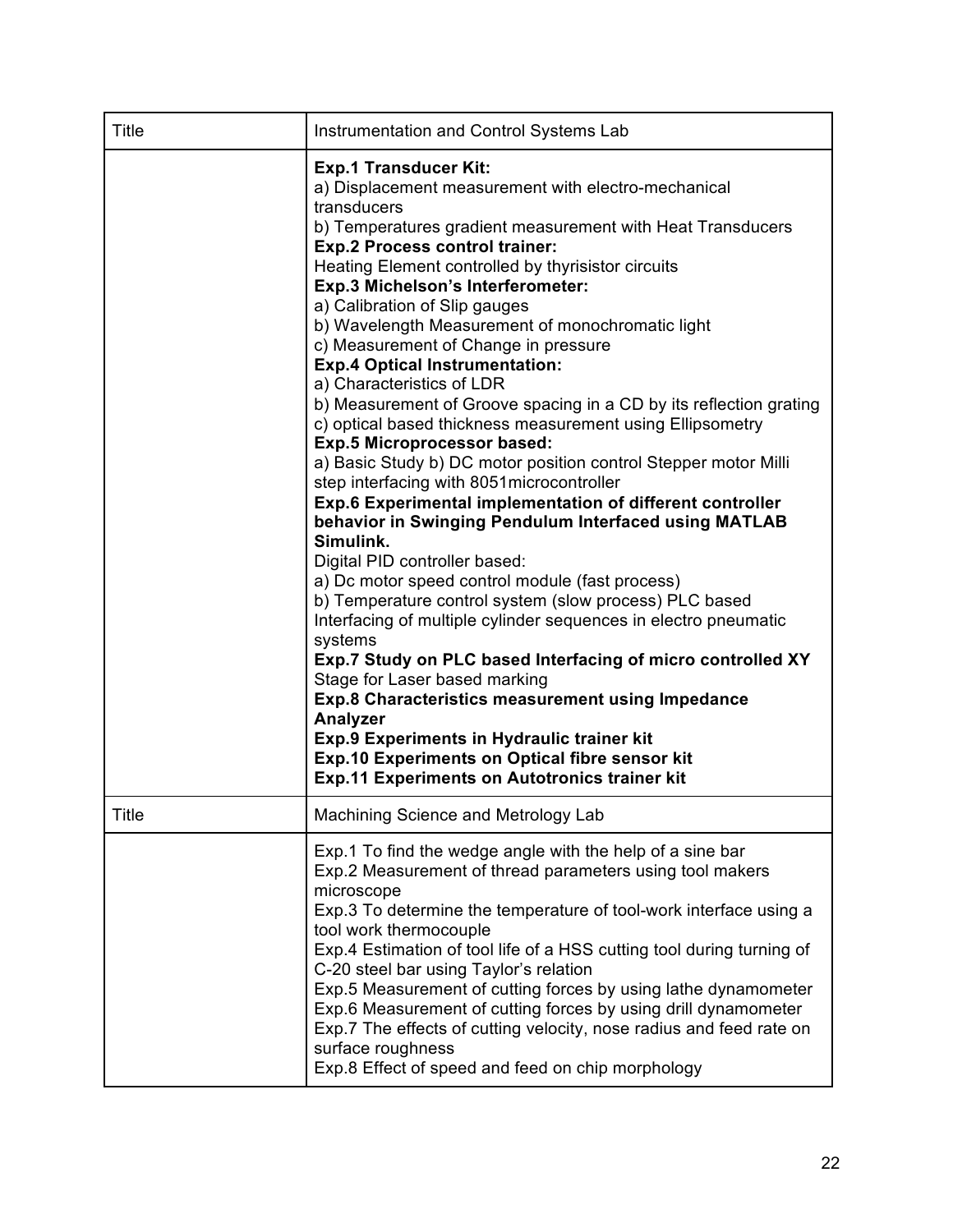| <b>Title</b>                 | <b>Engineering Graphics</b>                                                                                                                                                                                                                                                                                                                                                                                                                                                                                                                                                                              |  |
|------------------------------|----------------------------------------------------------------------------------------------------------------------------------------------------------------------------------------------------------------------------------------------------------------------------------------------------------------------------------------------------------------------------------------------------------------------------------------------------------------------------------------------------------------------------------------------------------------------------------------------------------|--|
|                              | Introduction to engineering drawing and orthographic projections;<br>Projection of points and straight line;<br>Projection of planes and solids;<br>Projection of simple machine elements;<br>Development of surfaces,<br>Intersection of surfaces;<br>Construction of isometric views from orthographic projections                                                                                                                                                                                                                                                                                     |  |
| <b>Title</b>                 | <b>Basic Manufacturing Techniques</b>                                                                                                                                                                                                                                                                                                                                                                                                                                                                                                                                                                    |  |
|                              | 1. Preparation of single piece casting.<br>2. Preparation of Lap joint in carpentry.<br>3. Preparation of joint by Arc welding & Gas welding.<br>4. Preparation of simple job by fitting tool & drilling.<br>5. Preparation of job on Lathe machine by turning, facing, knurling,<br>drilling etc.<br>6. Basic Electrical Wiring system.<br>7. Investigating the casting and weld defects using nondestructive<br>examination.<br>8. Characterize the defect size, location and distribution using<br>ultrasonic method.<br>9. Determination of density of the given Casting using Archimedes<br>method. |  |
| <b>Civil Engineering Lab</b> |                                                                                                                                                                                                                                                                                                                                                                                                                                                                                                                                                                                                          |  |
|                              |                                                                                                                                                                                                                                                                                                                                                                                                                                                                                                                                                                                                          |  |
| <b>Title</b>                 | Solid Mechanics Lab.                                                                                                                                                                                                                                                                                                                                                                                                                                                                                                                                                                                     |  |
|                              | Experiment on axial tension of mild steel and cast iron;<br>compression on concrete; bending of beams; buckling of columns.<br>Experiments on shear centre; continuous and interconnected<br>beams; unsymmetrical bending of angle sections; buckling of<br>columns of various cross-section and end conditions.                                                                                                                                                                                                                                                                                         |  |
| Title                        | <b>Civil Engineering Drawing</b>                                                                                                                                                                                                                                                                                                                                                                                                                                                                                                                                                                         |  |
|                              | Drawing of various details of residential buildings, framed buildings<br>in steel and concrete. Industrial and laboratory buildings. Principles<br>of planning. Relation of frame work details, floors and roofing<br>systems, masonry, load bearing and non-load bearing walls.<br>Working drawings of building.                                                                                                                                                                                                                                                                                        |  |
| Title                        | Geodesy Lab-I                                                                                                                                                                                                                                                                                                                                                                                                                                                                                                                                                                                            |  |
|                              | Horizontal control-compass, plane table and theodolite traversing;<br>plotting traverses and mapping details; vertical control-spirit<br>levelling, tacheometry and trigonometric levelling; curve setting.                                                                                                                                                                                                                                                                                                                                                                                              |  |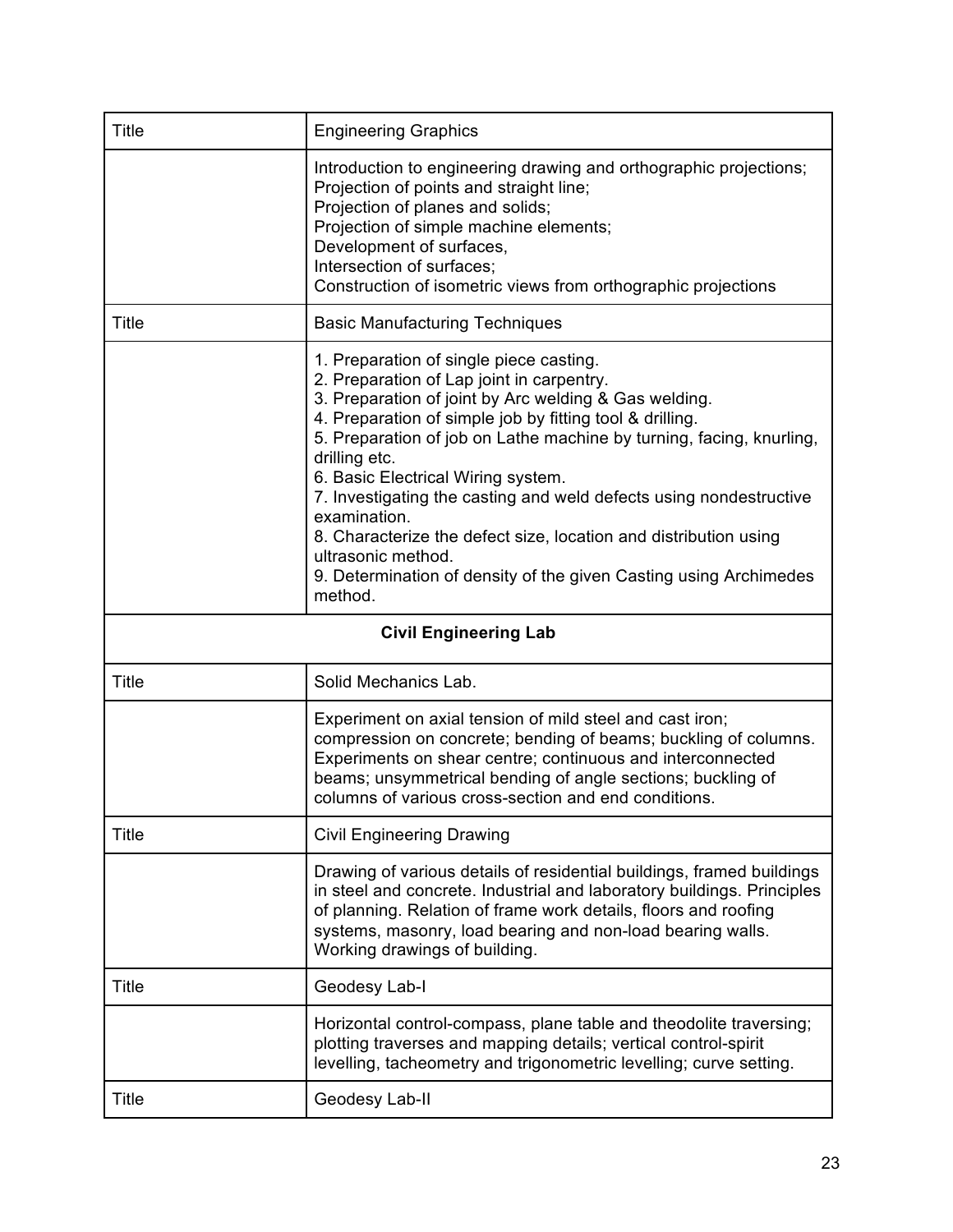|                                                         | Geodetic surveying; triangulation and precise levelling, theory of<br>errors; method of least squares, adjustment of surveying<br>observations; precision and accuracy evaluation; electronic<br>measurements in surveying; field astronomy fundamentals.<br>Spherical trigonometry, determination of terrestrial co-ordinates<br>and Azimuth.                           |
|---------------------------------------------------------|--------------------------------------------------------------------------------------------------------------------------------------------------------------------------------------------------------------------------------------------------------------------------------------------------------------------------------------------------------------------------|
| Title                                                   | Soil Mechanics Laboratory-I                                                                                                                                                                                                                                                                                                                                              |
|                                                         | Identification of soils, Determination of physical properties,<br>Consistency limits, Determination of soil permeability and<br>compaction, characteristics of soils, Consolidation, Unconfined<br>compression test, direct shear test, Vane shear test, Triaxial test,<br>California bearing ratio test                                                                 |
| <b>Title</b>                                            | Soil Mechanics Laboratory-II                                                                                                                                                                                                                                                                                                                                             |
|                                                         | Field Tests: Standard Penetration test, Plate Load, Dynamic Cone<br>Penetration test, Multichannel analysis of surface wave test,<br>Ground penetration radar, Electrical resistivity tomography                                                                                                                                                                         |
| <b>Title</b>                                            | Design Lab-I                                                                                                                                                                                                                                                                                                                                                             |
|                                                         | Design and drawing of continuous or two way slabs; continuous<br>beam; column with a footing; joint details beam-slab; beam-column<br>and columnfooting.                                                                                                                                                                                                                 |
| <b>Title</b>                                            | Design Lab-II                                                                                                                                                                                                                                                                                                                                                            |
|                                                         | Design and drawing of built-up compression members; plate girder<br>design, design and drawing of laced/battened columns with base<br>plate; moment resistant designs.                                                                                                                                                                                                   |
| <b>Title</b>                                            | <b>Engineering Geology Laboratory</b>                                                                                                                                                                                                                                                                                                                                    |
|                                                         | Geological Maps, Geological Mapping, outcrops, apparent and true<br>dips, three point problems, depth and thickness problems, joints,<br>faults, Megascopic and Microscopic identification of Minerals and<br>Rocks, Engineering properties of rocks, refraction and resistivity<br>methods, Guided tour through representative geological formations<br>and structures. |
| <b>Metallurgy Engineering and Materials Science Lab</b> |                                                                                                                                                                                                                                                                                                                                                                          |
| <b>Title</b>                                            | <b>Mechanics of Materials Lab</b>                                                                                                                                                                                                                                                                                                                                        |
|                                                         | Tensile tests on cylindrical or plate specimens; Fracture Mechanics<br>tests; Fatigue Tests (axial and bending); Impact and Thermal<br>Shock testing of the large area samples; Residual stress<br>measurement; Fatigue tests (axial and bending); Modulus of<br>Elatcicty, Flexural test; Poisson ratio flexural test; Cantilever                                       |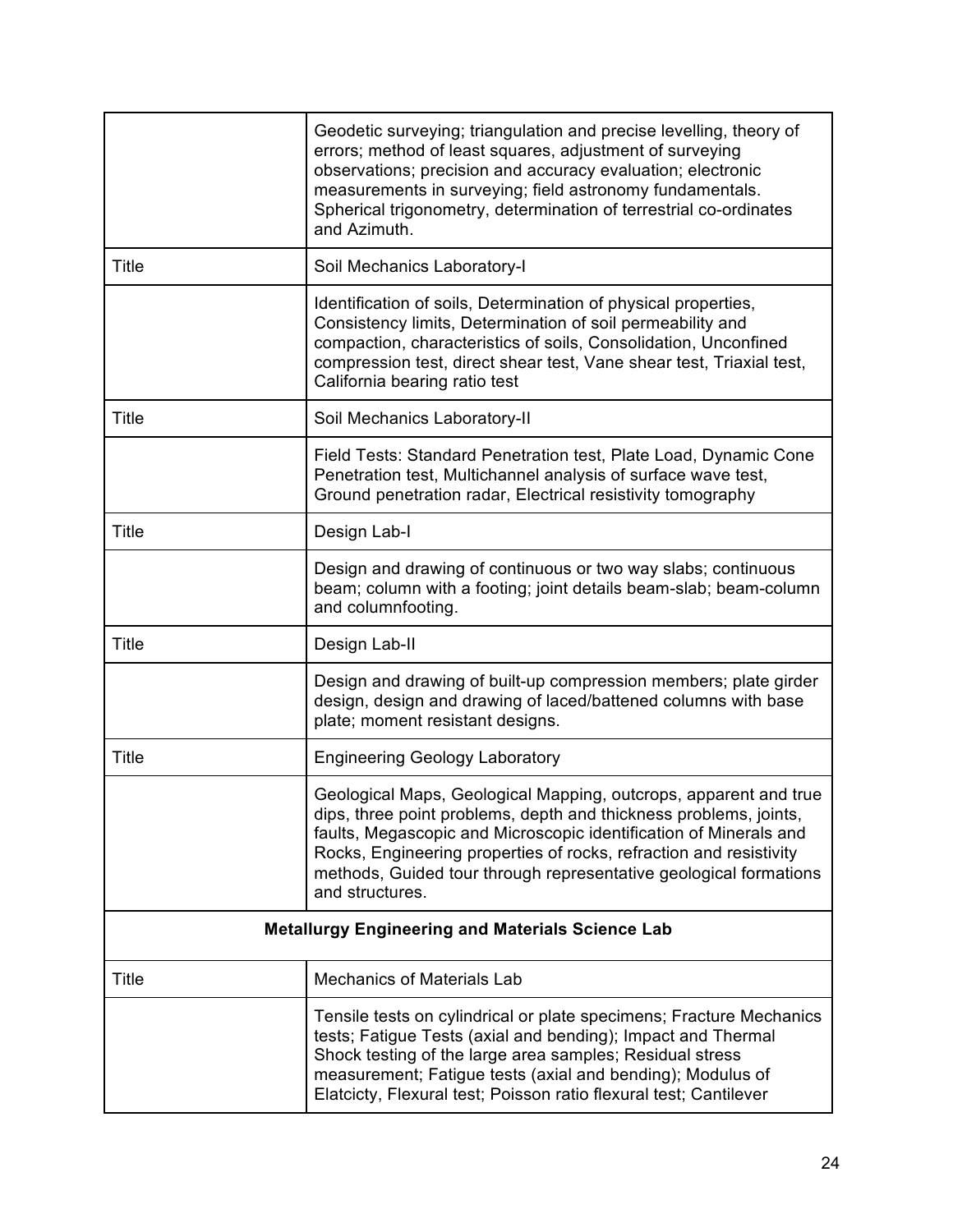|                        | flexural test                                                                                                                                                                                                                                                                                                                                                                                                                                     |
|------------------------|---------------------------------------------------------------------------------------------------------------------------------------------------------------------------------------------------------------------------------------------------------------------------------------------------------------------------------------------------------------------------------------------------------------------------------------------------|
| <b>Title</b>           | <b>Physical Metallurgy Lab</b>                                                                                                                                                                                                                                                                                                                                                                                                                    |
|                        | Introduction to metallographic specimen preparation;<br>Metallography and Image analysis; Optical microscopy of ferrous<br>and non ferrous samples; Quantitative Metallography; X-Ray<br>diffraction in material analysis; Nucleation, recovery and<br>recrystallization behaviors analysis; Thermal analysis for phase<br>transformation studies.                                                                                                |
| <b>Title</b>           | <b>Metal Forming Lab</b>                                                                                                                                                                                                                                                                                                                                                                                                                          |
|                        | Experiments on Hot rolling; cold rolling open die forging, closed die<br>forging, Deep drawing, Extrusion, super plastic forming, Hydro<br>forming                                                                                                                                                                                                                                                                                                |
| <b>Title</b>           | Polymer Technology Lab                                                                                                                                                                                                                                                                                                                                                                                                                            |
|                        | Polymer testing: Mechanical-static and dynamic tensile, flexural,<br>compressive, abrasion, endurance, fatigue, hardness, tear,<br>resilience, impact, toughness. Conductivity-thermal and electrical,<br>dielectric constant, dissipation factor, power factor, electric<br>resistance, surface resistivity, volume resistivity, swelling, ageing<br>resistance                                                                                  |
| <b>Title</b>           | <b>Welding and Foundry Engineering Lab</b>                                                                                                                                                                                                                                                                                                                                                                                                        |
|                        | GMA & MMA Welding Practice and Demonstration + TIG Welding<br>Demonstration & Polymer Joining 1 Brazing and Gas Welding<br>Practice and Demonstration Demonstration & Practice of<br>thermocole pattern making, molasses mold making +<br>Demonstration of green sand mold making, and metal pouring in<br>both molds                                                                                                                             |
| <b>Title</b>           | <b>Corrosion Engineering Lab</b>                                                                                                                                                                                                                                                                                                                                                                                                                  |
|                        | Principle of corrosion protection, methods of corrosion protection,<br>better design, materials selection, barrier coatings, cathodic<br>protection, anodic protection, inhibitor chemicals. Tools for<br>corrosion inspection, corrosion monitoring, corrosion management                                                                                                                                                                        |
| <b>Title</b>           | <b>Composites Development Lab</b>                                                                                                                                                                                                                                                                                                                                                                                                                 |
| <b>Course Syllabus</b> | Fabrication of Metal Matrix Composites: Commonly used<br>Matrices, Basic Requirements in Selection of constituents,<br>solidification processing of composites - XD process, Spray<br>processes - Osprey Process, Rapid solidification processing,<br>Dispersion Processes - Stircasting & Compocasting, Screw<br>extrusion, Liquid metal impregnation technique - Squeeze<br>casting, Pressure infiltration, Lanxide process, Pinciple of molten |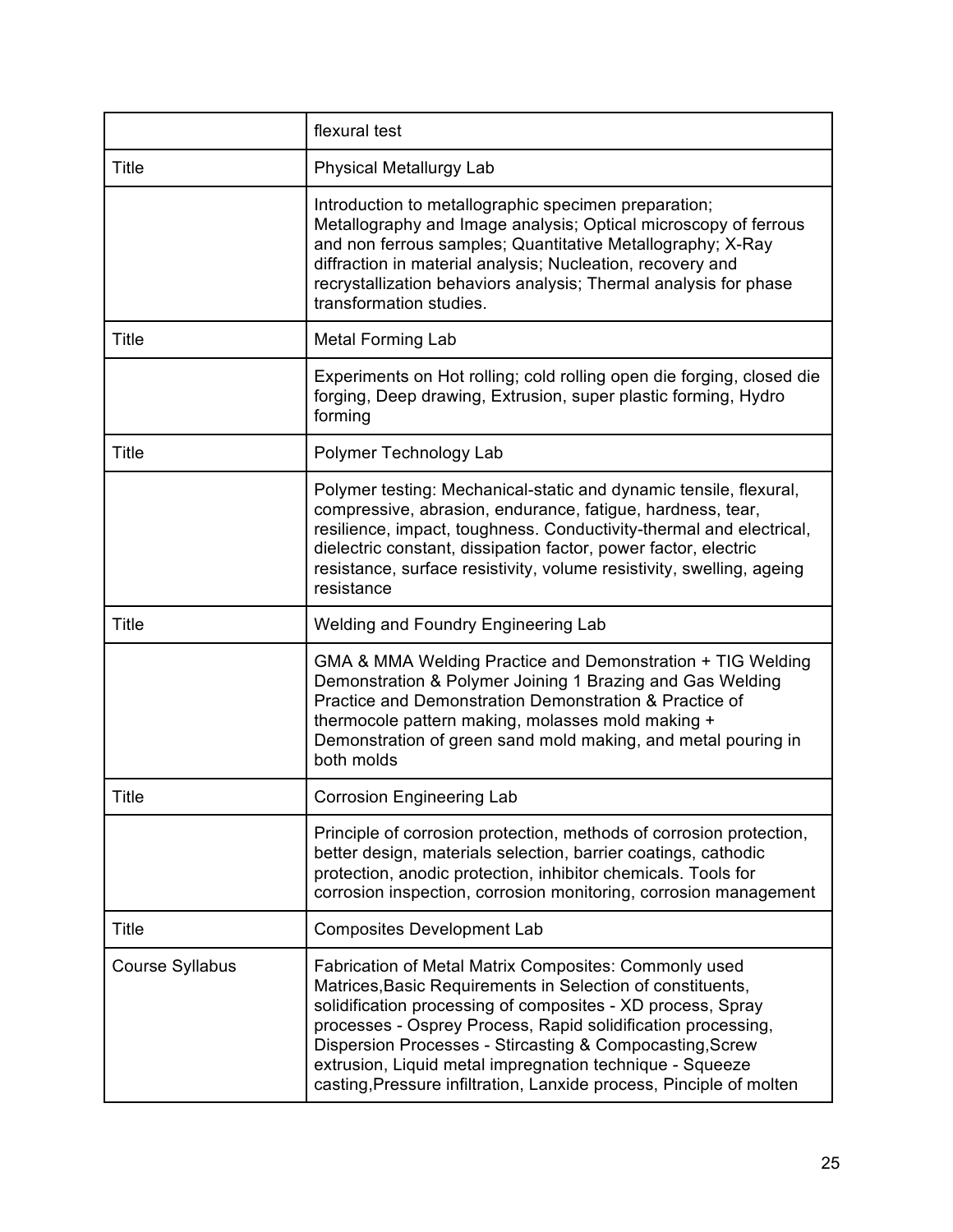|                                               | alloy infiltration, rheological behaviour of meltparticle slurry,<br>Synthesis of In situ Composites; Fabrication of Polymer Matrix<br>Composites - Commonly used Matrices Basic Requirements in<br>selection of Constituents, Moulding method, Low pressure closed<br>moulding, pultrusion, Filament winding, Fabrication of ceramic<br>matrix composites - Various techniques of vapour deposition,<br>Liquid phase method and Hot pressing etc., Fabrication of nano-<br>composites                                                                                                                                                                                                                                                                                   |
|-----------------------------------------------|--------------------------------------------------------------------------------------------------------------------------------------------------------------------------------------------------------------------------------------------------------------------------------------------------------------------------------------------------------------------------------------------------------------------------------------------------------------------------------------------------------------------------------------------------------------------------------------------------------------------------------------------------------------------------------------------------------------------------------------------------------------------------|
| <b>Biosciences and Biomedical Engineering</b> |                                                                                                                                                                                                                                                                                                                                                                                                                                                                                                                                                                                                                                                                                                                                                                          |
| <b>Title</b>                                  | Microbiology Lab                                                                                                                                                                                                                                                                                                                                                                                                                                                                                                                                                                                                                                                                                                                                                         |
|                                               | 1. Types of sterilization in laboratory.<br>2. Preparation of culture plates and uses of various medium to<br>cultures micro-organisms.<br>3. Serial dilution and study of foci formation in bacteriology.<br>4. Various antibiotics selection and uses of appropriate antibiotics<br>for various micro-organisms.<br>5. Isolation of RNA from Trizol methods.<br>6. Quantification of RNA through nano drop and gel methods.<br>7. RNA to cDNA conversion and setting up quantitative real time<br><b>PCR</b><br>8. Analysis of quantitative real time PCR and explanation for<br>housekeeping gene selection in various organelles.<br>9. Protein isolation and quantification through spectroscopy.<br>10. SDS PAGE electrophoresis, gel transfer and Immunoblotting. |
| <b>Title</b>                                  | Molecular Biology & Genetic Engineering                                                                                                                                                                                                                                                                                                                                                                                                                                                                                                                                                                                                                                                                                                                                  |
|                                               | 1. Primer designing for various experiments such as transcript<br>measurements, cloning, etc.<br>2. Preparation of competent cells through calcium chloride<br>methods.<br>3. Transformation of bacteria through heat shock methods<br>4. Plasmid isolation through alkyl lysis methods.<br>5. Genomic DNA isolation from various sources.<br>6. Strategy of digestion for the cloning.<br>7. Setting up ligation reaction for cloning and selection of<br>appropriate colony.<br>8. Colony PCR demonstration.<br>9. Strategy for point mutation and site directed mutagenesis.<br>10. In silico cloning methods.                                                                                                                                                        |
| Title                                         | Virology & Microbiology                                                                                                                                                                                                                                                                                                                                                                                                                                                                                                                                                                                                                                                                                                                                                  |
|                                               | 1. Growing microaerophilic/anerobic bacteria in lab<br>2. Induction of Epstein Barr Virus in cell culture<br>3. Isolation & purification of EBV in lab.                                                                                                                                                                                                                                                                                                                                                                                                                                                                                                                                                                                                                  |